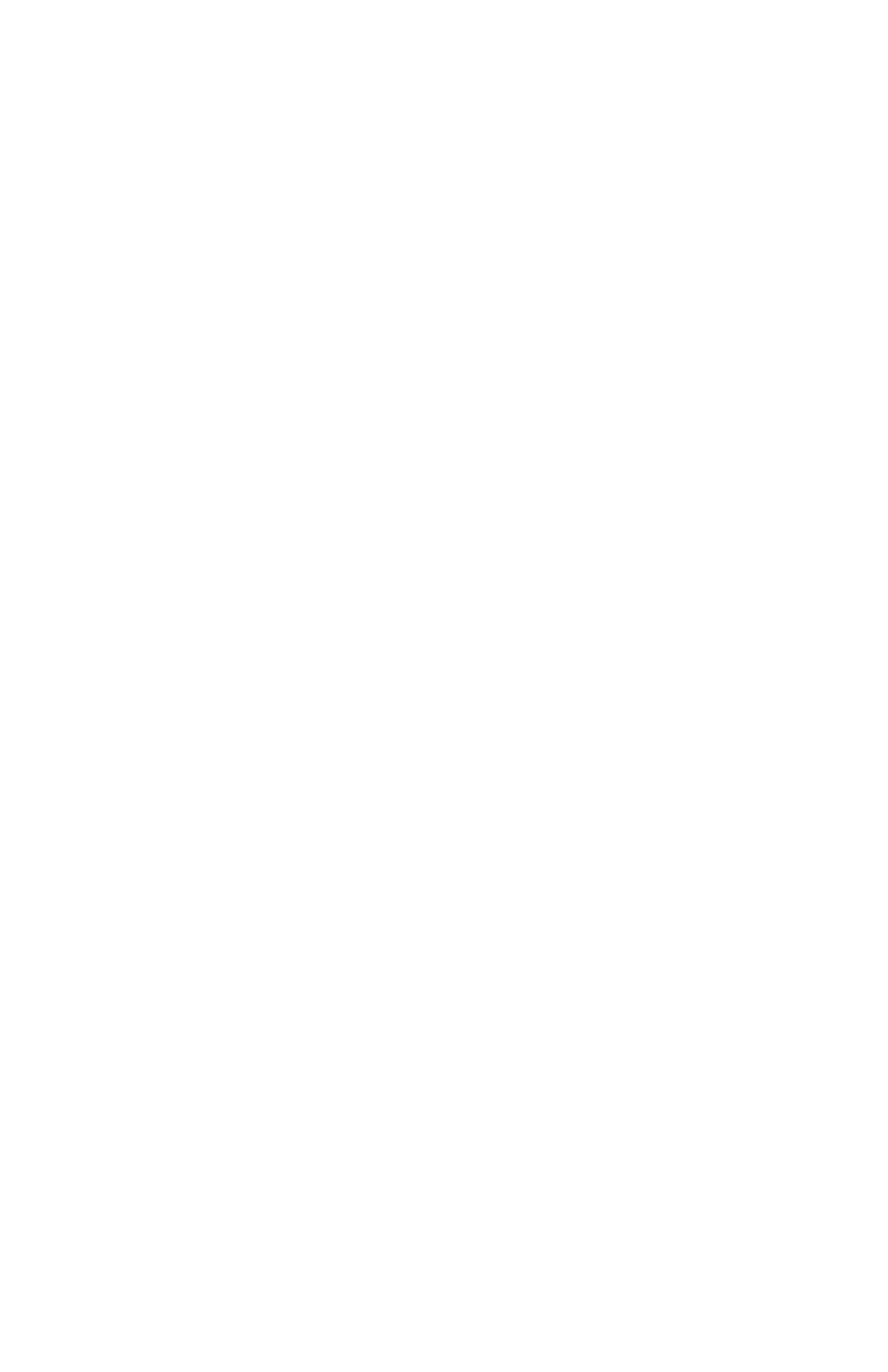## Table of Contents

|                                                  | 1              |
|--------------------------------------------------|----------------|
|                                                  | $\overline{2}$ |
| Anxiety, Obsessive Compulsive Disorder (OCD) and |                |
|                                                  | 5              |
|                                                  | 8              |
|                                                  | 10             |
|                                                  | 12             |
|                                                  | 12             |
| Oppositional Defiance Disorder (ODD) and         |                |
|                                                  | 15             |
|                                                  | 17             |
|                                                  | 19             |

#### *Disclaimer:*

*This document is intended to provide general educational information concerning mental health and health care resources. This information is not an attempt to practice medicine or to provide specific medical advice and should not be used to make a diagnosis or to replace or overrule a qualified health care provider's judgment. The reader is advised to exercise judgment when making decisions and to consult with a qualified health care professional with respect to individual situations and for answers to personal questions.*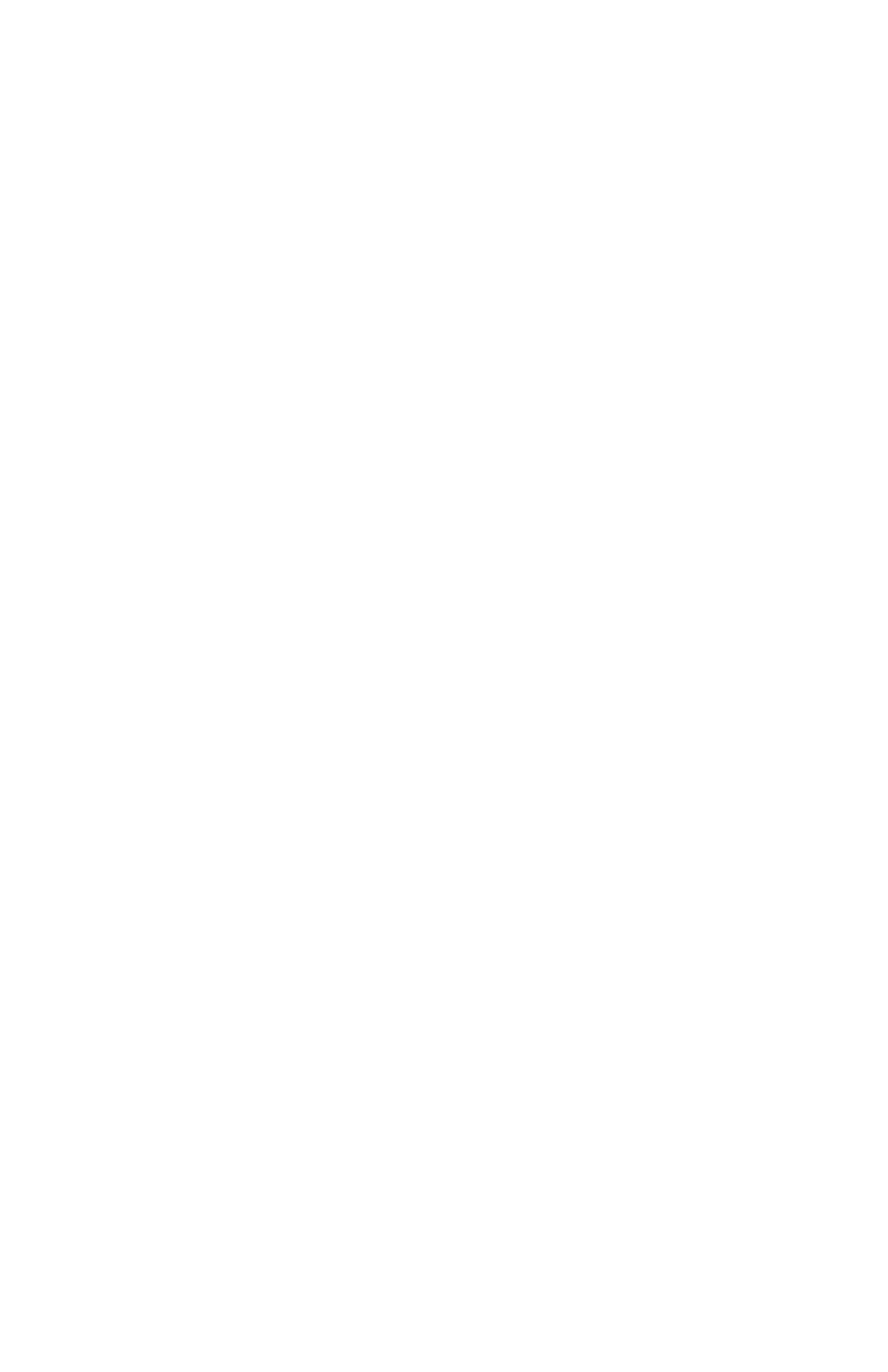## **Introduction**

The Classroom Guide for Mental Health is a publication of the Anderson County Schools AWARE Office designed to inform Anderson County Schools educators about mental health disorders. The Classroom Guide includes brief descriptions of mental health disorders, how these disorders may impact a student in the classroom or other school areas, and suggested classroom strategies educators can employ to create better learning environments for students with mental health disorders.

The impact of mental health disorders within our school-aged population in the United States continues to grow at an alarming rate. Consider these national statistics about youth mental health and what they mean for the student population served in Anderson County Schools:

- 1 in 5 youth ages 13-18 live with a mental health condition.
- 50% of all chronic mental health illness begins by age 14, and 75% by the age of 24. There are often long gaps between the first appearance of symptoms in a young person and when the person gets help.
- In the typical Tennessee classroom, 5 students have a mental health need, 1 student has suffered serious abuse of some type, and 10 students live in poverty.
- Suicide is the  $3<sup>rd</sup>$  leading cause of death for youth ages 10-14, and the  $2<sup>nd</sup>$ leading cause for death among those ages 15-24.
- Over 90% of children and youth who die by suicide have a mental health condition.

Anderson County's youth population needs our help. The truth is, there are often effective treatments for those with mental health conditions. Anderson County Schools and our community partners working on mental health issues, have many resources available to support our students and their families when they need help.

This publication is not designed to push educators into the position of diagnosing mental health conditions in our student population across Anderson County. We have school counselors, contracted partner Cherokee Health Systems, and other medical professionals in the area who can make the appropriate diagnosis of student health issues. However, educators in Anderson County Schools do have an important role in the early detection of behaviors that could be evidence of a mental health condition. The early intervention allows school counselors and other professionals to work with teachers, students, and family members to provide a learning environment where the child can be successful.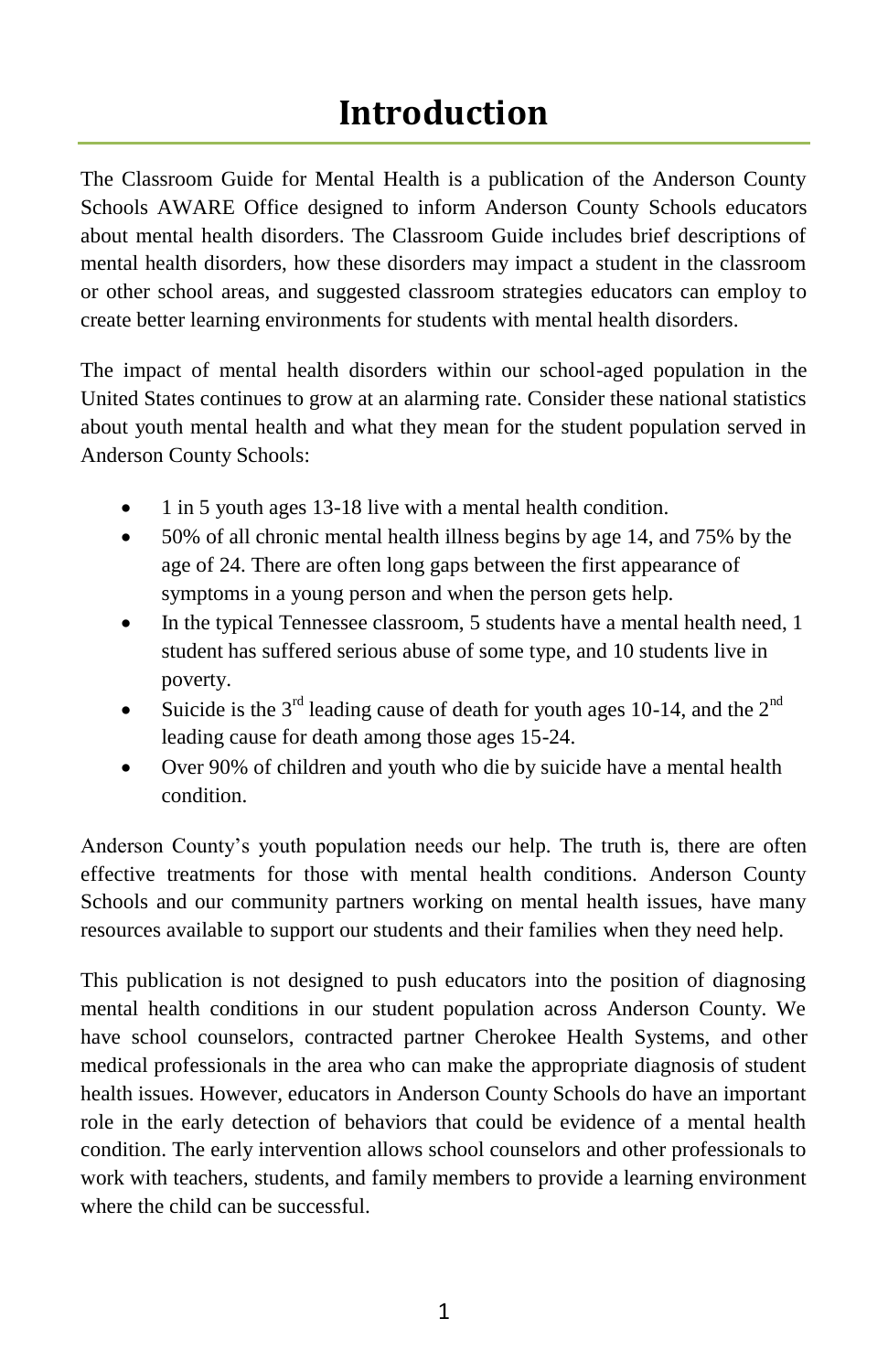## **Adverse Childhood Experiences (ACEs)**

The impact of Adverse Childhood Experiences (ACEs) on students in your classroom can influence behavior in ways that look like a mental health disorder in the short term. Though ACEs are not listed within the disorders described in this Classroom Mental Health Guide, they do often lead to the development of anxiety, PTSD, or other disorders depending on the traumatic event the student experiences. The number of repeated exposures to Adverse Childhood Experiences can also be a factor for these students.

What are Adverse Childhood Experiences? They are stressful or traumatic events that could include:

- Physical, emotional, or sexual abuse
- Physical or emotional neglect
- Violence within the household
- Substance misuse within the household
- Household mental illness
- Parental separation or divorce
- Incarcerated family member
- Poverty
- Death of a loved one
- Witnessing an act of violence in public

ACEs are complex issues that can be in the lives of any of our students. As a result, it is more important than ever for educators to build relationships with students and monitor the behavior of students we know are going through difficult times. The Anderson County School System has a support system in place to help students and their families when ACEs are present. The sooner we can intervene, the better chance we have of limiting the long-term negative impact of the Adverse Childhood Experience.

How ACEs can affect learning:

 Can undermine the ability to form relationships, regulate emotions, and impair cognitive functions.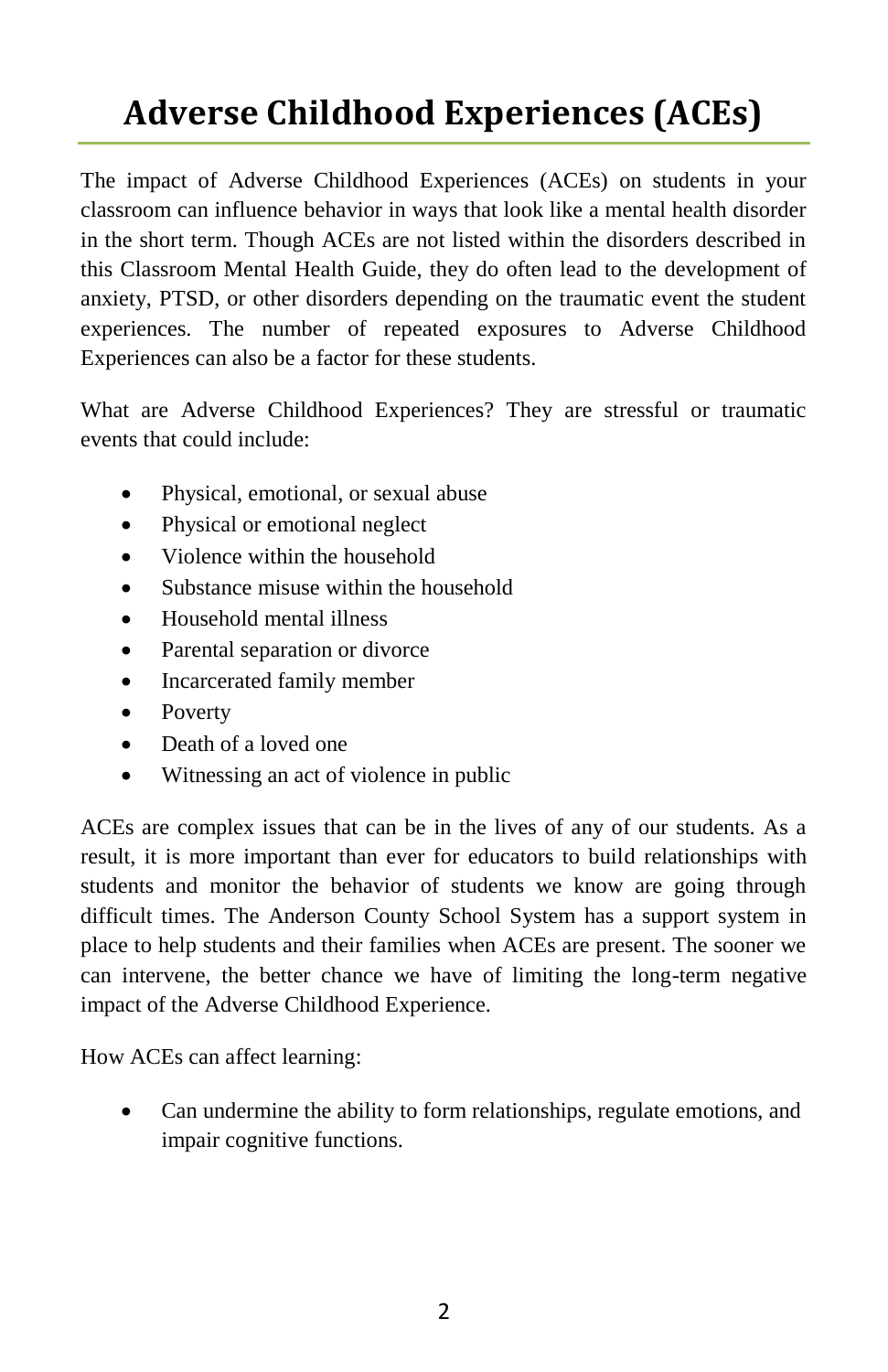## **Adverse Childhood Experiences (ACEs)**

- May interfere with processing verbal/nonverbal information
- May inhibit the ability to organize material sequentially
- Students can have difficulty with classroom transitions
- Students can have difficulty with attentiveness and engaging in the curriculum

How might a student behave that is impacted by ACEs?

- Aggression and defiance
- Withdrawal and avoidance
- Non-age-appropriate behavior
- Anxiety or worry
- Changes in academic performance or attendance
- Overly protective of personal space or belongings

Classroom Strategies for students dealing with ACEs…

- Build relationships with students in order to better understand difficult issues in their lives.
- Have empathy for the student and the situation.
- Work closely with School Counselors and Student Support Specialists to communicate behaviors that are out of the norm for the student. These resources are trained to support students and families and may have knowledge of special circumstances that will be of value as you seek to work most effectively with the student.
- Pay close attention to the behavior of the student and look for similar behaviors within this publication. Each of the mental health disorders within this guide includes classroom strategies that could be employed to help meet the need of students.
- Communicate with family members about the circumstances behind the Adverse Childhood Experience to gain information about changes in their home life, behavior at home, coping skills used, etc. This will allow you to better understand the situation and offer stability for the child.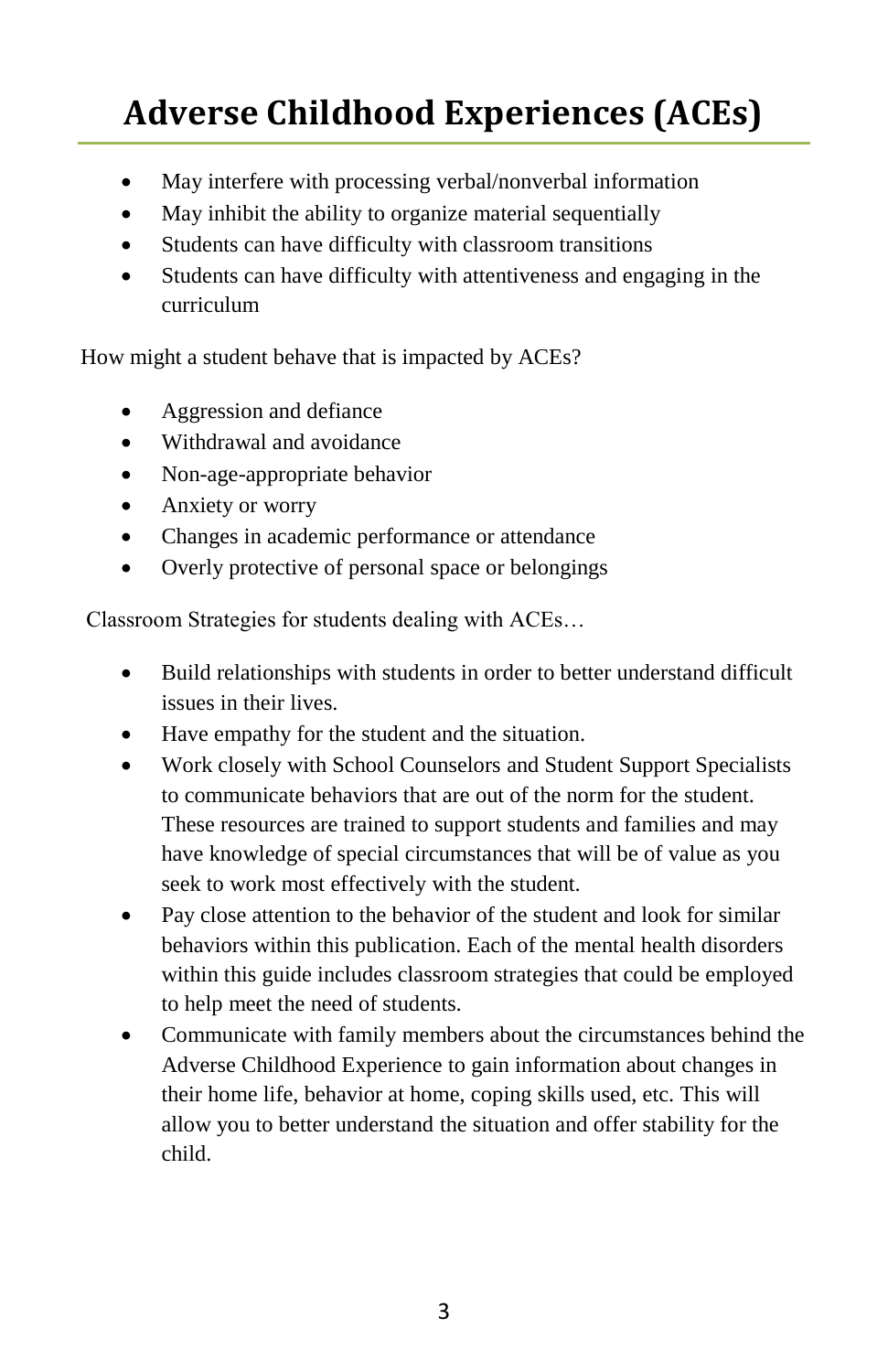## **Adverse Childhood Experiences (ACEs)**

 Don't forget other siblings within your school or feeder schools. Communication between staff members can be key to serving children when circumstances are fluid that are impacting them.

Instead of asking what is wrong with students, we should instead start with asking what has happened to them. ACE's are real and have an impact on brain development. When dealing with ACE's, the brains of children go into survival mode that imposes a flight or fright response from the child. In either response, the child's behavior will be outside of the norm for a child their age and can be significantly different than what they previously exhibited in your classroom.

Remember that responses to ACE's by students are related to traumatic experiences, not necessarily to events that happen in your classroom. These traumatic experiences might be chronic in nature due to family situations, while others can be eliminated or reduced with the passage of time. In both cases, it is critical that educators work together to better understand the situation impacting the child.

#### **A Reminder from the Special Education Department:**

*Students with disabilities receive services based off Individualized Education Plans developed by the school system designed to meet each student's academic, social, emotional, and behavioral needs. If you have concerns about a student with a disability in any of these areas listed, please contact the student's case manager and discuss concerns and the possibility of setting up an IEP meeting*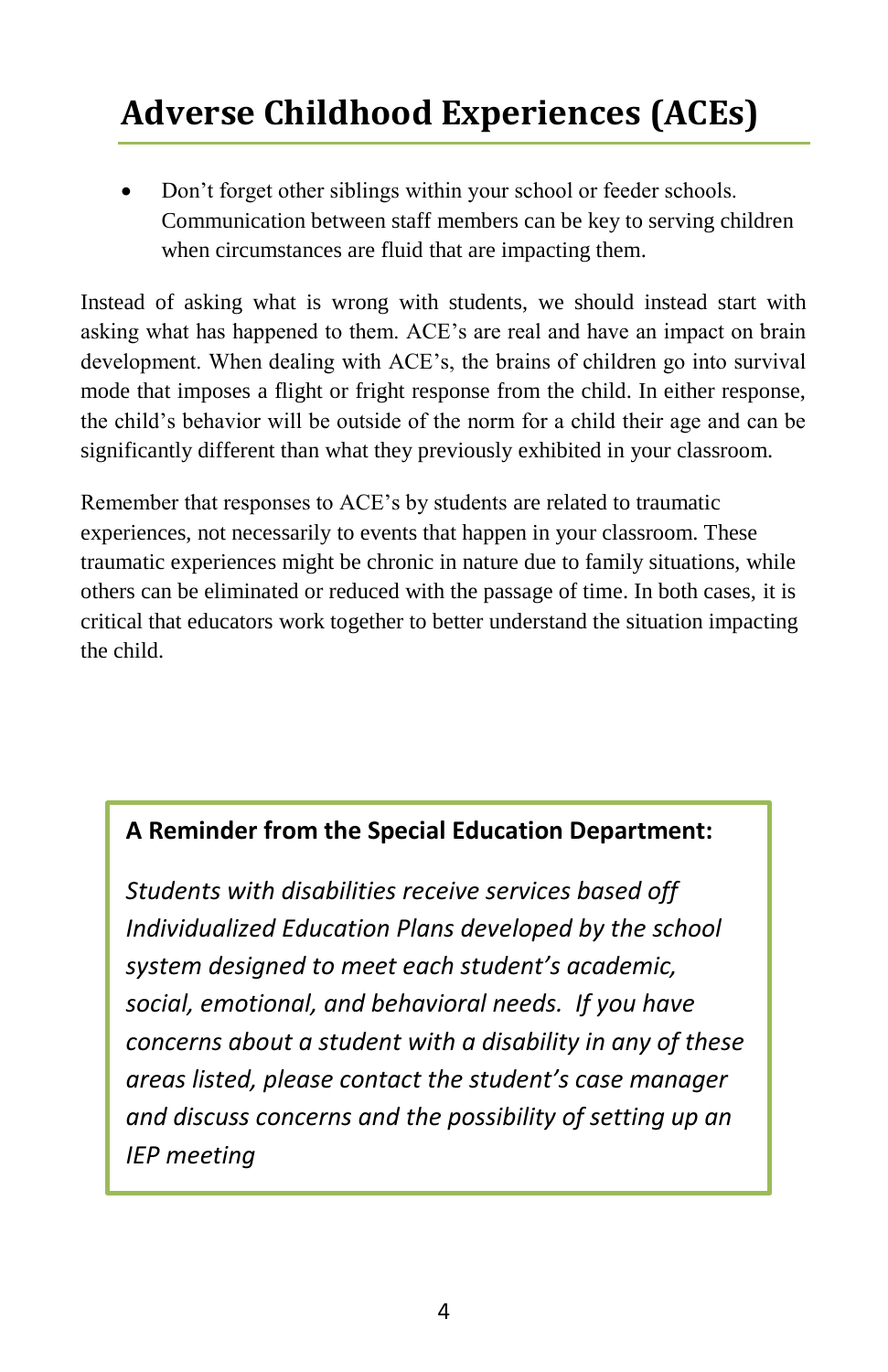## **Anxiety, Obsessive Compulsive Disorder & Post Traumatic Stress Disorder**

#### **What are anxiety, OCD, and PTSD?**

Individuals with anxiety are characterized by ongoing symptoms of anxiety that occur in multiple situations and that have worry as a permanent feature. The anxiety is present most of the time and worry is generalized to multiple issues such as general anxiety, phobias, separation anxiety, panic disorder, and social anxiety.

An individual with Obsessive Compulsive Disorder (OCD) is disabled by obsessions and/or compulsions. Obsessions are persistent thoughts, images, or impulses that are recurrent and intrusive/cause stress and anxiety. The obsessions are unpleasant and the individual tries to extinguish or at least suppress them. Compulsions are either actions or mental activities that are repetitive and the individual with OCD feels compelled to perform them.

Post-Traumatic Stress Disorder stems from experiencing a traumatic event and can occur at any time during someone's life. For people under the age of 6, in order to be diagnosed with PTSD, there must have been exposure to accidental or threatened death, serious injury, or sexual violence.

#### **What would I see or look for in my classroom from a student with anxiety, OCD, or PTSD?**

Anxiety:

| May appear restless    | Irritability                    |
|------------------------|---------------------------------|
| Easily fatigued        | May appear tense and nervous    |
| Sleep difficulties     | Unable to relax                 |
| Muscle tensions        | Asks many questions             |
| Concentration problems | Biting nails, cracking knuckles |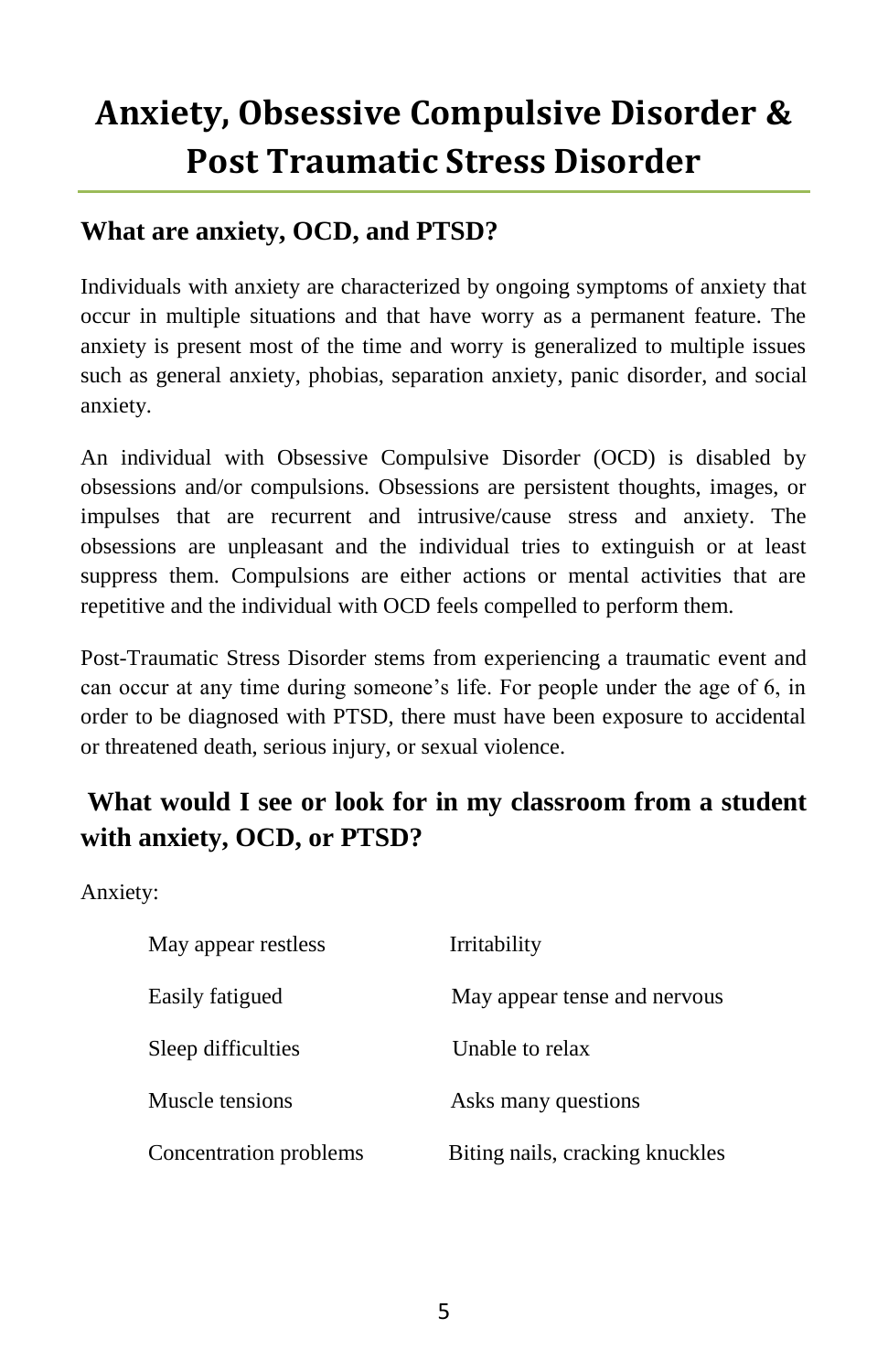## **Anxiety, Obsessive Compulsive Disorder & Post Traumatic Stress Disorder**

OCD: Compulsion to touch a light switch when entering classroom

Fear of contamination, may avoid shaking hands

Washes hands so frequently that dermatitis develops

Repetitive picking at skin or compulsive hair pulling

Intense need for orderliness

PTSD: May experience severe anxiety around people who resemble the person who abused them

Response to a traumatic events can affect a student at school

Student may appear overly quiet or withdrawn

 Younger children may repeat themes of their trauma in their play activities, drawings, or conversations

#### **What strategies could I use with students dealing with anxiety, OCD, or PTSD in my classroom?**

- Ensure consistency in classroom activities
- Relationships with older cross-grade level mentors to alleviate anxiety when transitioning schools
- Provide a person the student trusts that they can touch base with daily
- Ensure availability of school counselors and psychologists
- Allow students to avoid highly fear-producing situations
- Be sensitive to abuse presentation topics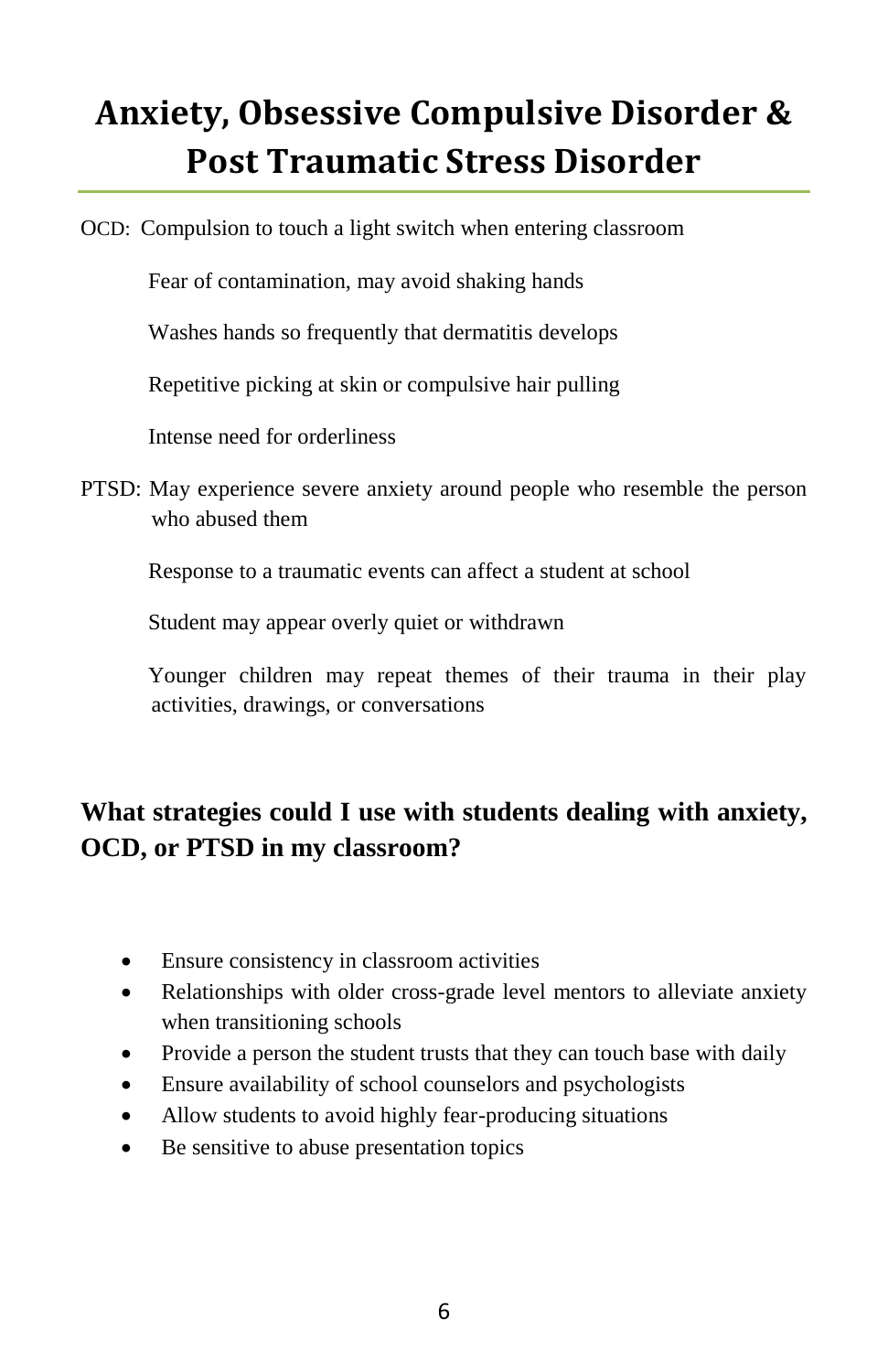#### **What strategies could I use with students dealing with anxiety, OCD, or PTSD in my classroom?**

- Create or utilize social skill groups
- Talk to the student about what interventions they find helpful
- Incorporate exercise into the school day
- Teach the child relaxation techniques they can do at school
- Break assignments down into smaller segments
- Allow a few minutes at the beginning of the school day for the child to transition into the school day.

#### *Disclaimer:*

*This document is intended to provide general educational information concerning mental health and health care resources. This information is not an attempt to practice medicine or to provide specific medical advice and should not be used to make a diagnosis or to replace or overrule a qualified health care provider's judgment. The reader is advised to exercise judgment when making decisions and to consult with a qualified health care professional with respect to individual situations and for answers to personal questions.*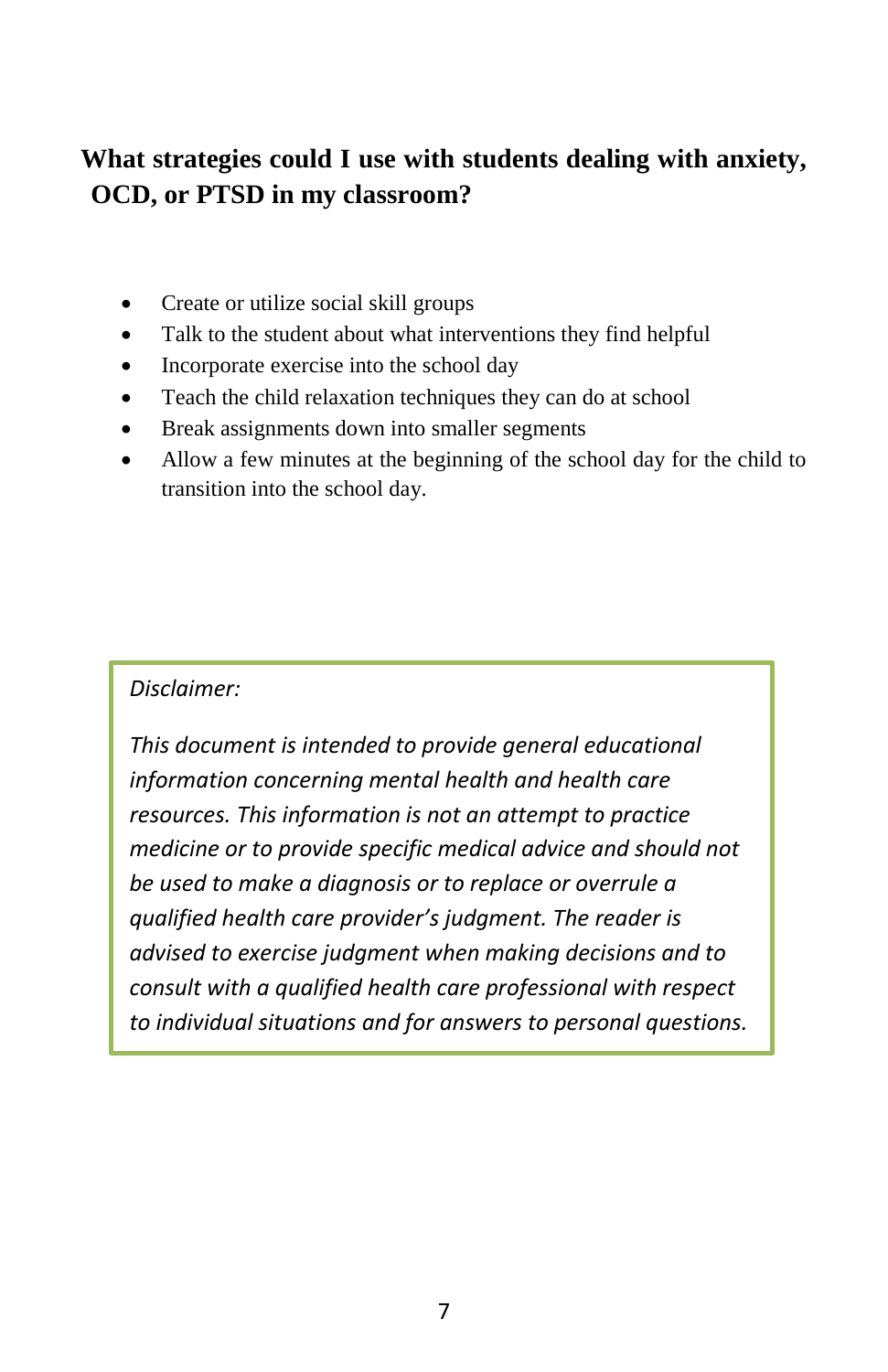## **Attention Deficit/Hyperactivity Disorder**

#### **What is attention deficit/hyperactivity disorder?**

This disorder includes students who are inattentive or hyperactive-impulsive. Three-fourths of children/adolescents respond to intensive behavioral intervention without the use of medications. Treatment can include behavioral and focused cognitive-behavioral interventions, medication management, and psychotherapy.

#### **What would I see or look for in my class for a student displaying this disorder?**

Symptoms for Inattentive ADHD:

- Poor attention to details
- Difficulty sustaining attention
- Not listening when spoken to
- Fails to finish tasks
- Disorganized
- Avoiding work requiring mental effort
- Tendency to lose things
- Significant distractibility
- Forgetfulness

Symptoms for Hyperactive-Impulsive ADHD:

- Frequent fidgeting
- Difficulty remaining seated
- Difficulty playing quietly
- Running/climbing excessively
- Blurting out answers
- Difficulty waiting one's turn
- Interrupting and intruding on others' activities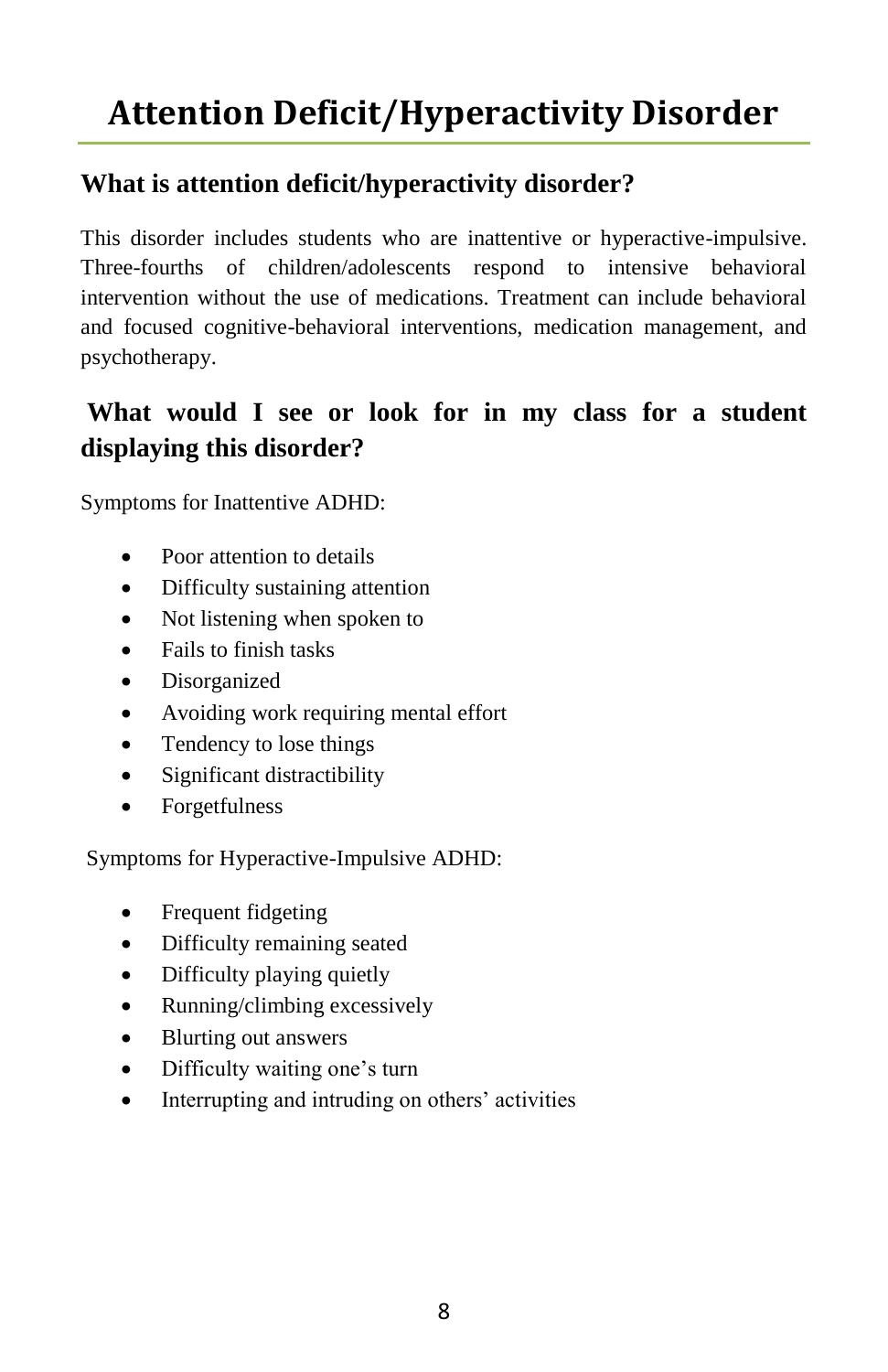#### **What strategies could I use with students dealing with ADHD in my classroom?**

#### **Elementary Students**

- Decrease total workload
- Give smaller quotas of work at a time with frequent breaks
- Seat a child with ADHD close to the teaching area allowing more supervision
- Give frequent physical exercise breaks
- Have student practice on computer use learning software to rehearse skills

#### **Teen Students**

- Use a daily or weekly school behavior care
- Tape record important lectures for teens to listen to later when studying
- Schedule more difficult classes in morning hours
- Alternate required with elective classes
- Permit music during homework

#### **Both Children and Teens**

- Ask the student to repeat instructions
- Provide information in small chunks that allow the student to follow each step
- Clarify the expectation for classroom behavior
- Clearly draw attention to instructions that are given
- Adjust to the student's learning style
- Provide assistance with peer interaction
- Encourage small group interactions to develop increased areas of competency
- Encourage the student to develop interventions
- Reward a student's efforts
- Before an activity, clarify expectations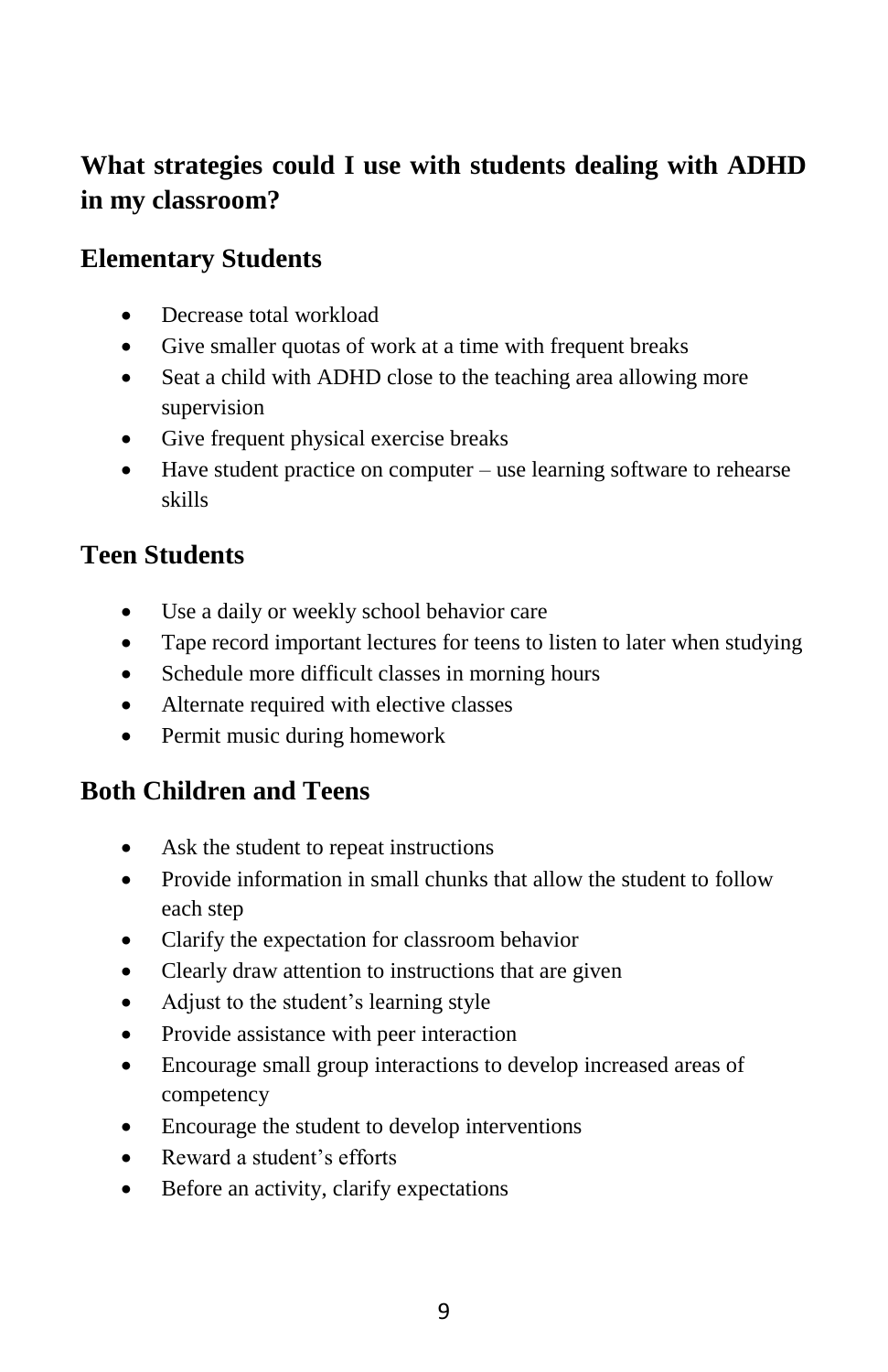#### **What is Autism?**

Autism is a complex neurobiological disorder that typically lasts throughout a person's lifetime. It is part of a group of pervasive developmental disorders known as Autism Spectrum Disorders (ASD) that significantly affects how a person perceives the world, interacts with others, and communicates. As its name implies, ASD is a spectrum disorder that affects individuals differently and with varying degrees of severity.

#### **What would I see or look for in my class for a student displaying autism?**

- Insistence on sameness; resists changes in routine
- Difficulty in expressing needs; uses gestures/pointing instead of words
- Severe language deficits
- Repeats words or phrases in place of normal, responsive language
- Laughing, crying, or showing distress for reasons not apparent to others
- Prefers to be alone
- **•** Tantrums
- Difficulty mixing with other children
- May not want cuddling
- Little or no eye contact
- Unresponsive to normal teaching methods
- Sustained odd play
- Spins objects or self
- Inappropriate attachment to objects
- No real fear of dangers
- Apparent oversensitivity or under-sensitivity to pain
- Noticeable physical over-activity or under-activity
- Not responsive to verbal cues; acts as if deaf although hearing tests are in normal range
- Uneven gross/fine motor skills; may not kick a ball but can stack blocks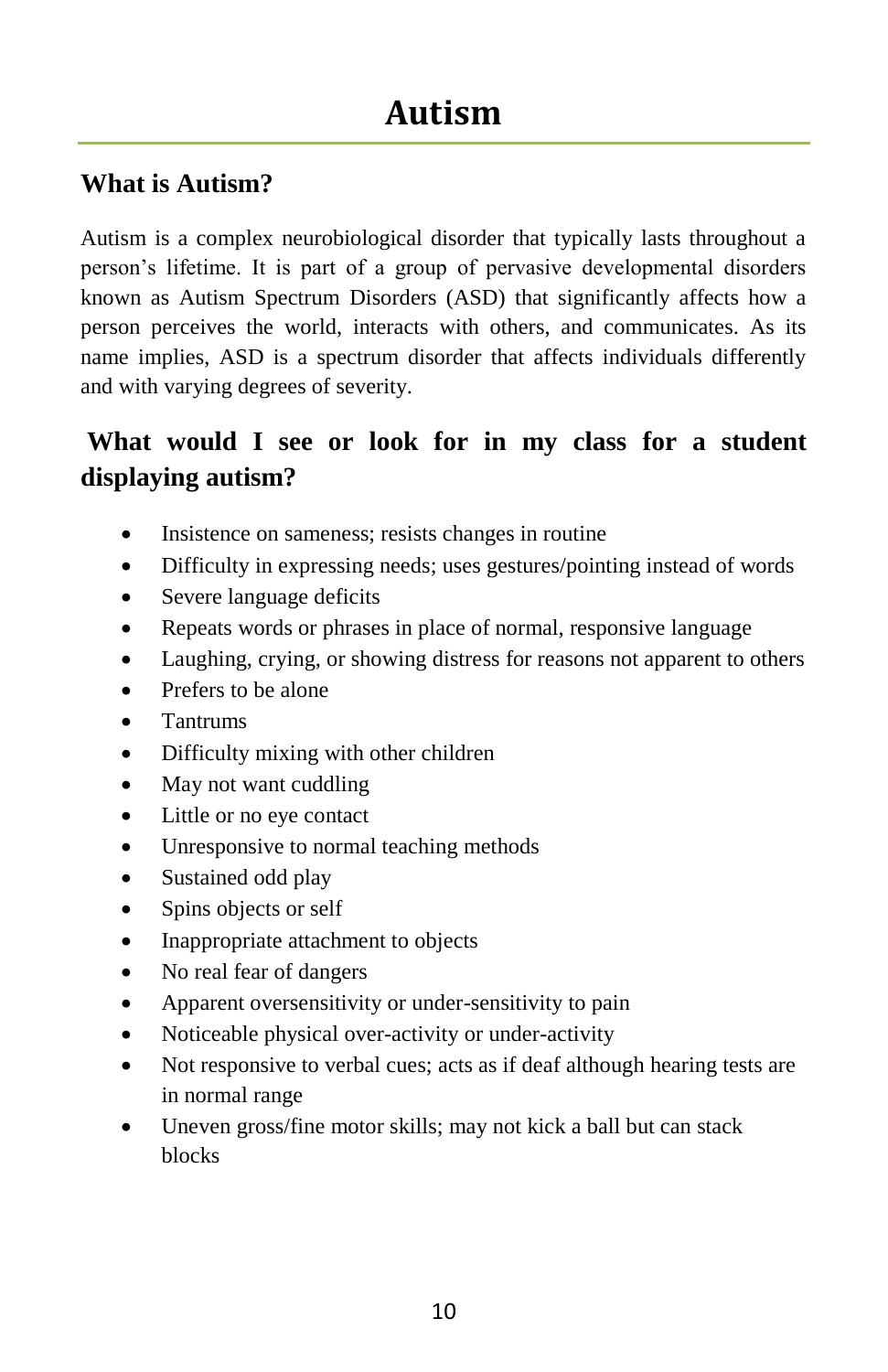#### **What strategies could I use with students dealing with autism in my classroom?**

Each individual with autism is unique and may demonstrate markedly different behaviors and skills. Therefore, classroom management and intervention for students should be individually determined through the proper diagnosis and the development of the Individualized Education Plan (IEP) that addresses that individual student's needs.

10 Ways to Support Students with Autism

- Use visuals
- Structure the day
- Tell a social story
- Go beyond the teacher "look"
- Keep it simple
- Integrate sensory activities while being mindful of sensory sensitivities
- Take a break
- Consider the parents as the experts on their child
- Create a culture of understanding
- Treat them as a child first and meet the child where he/she is

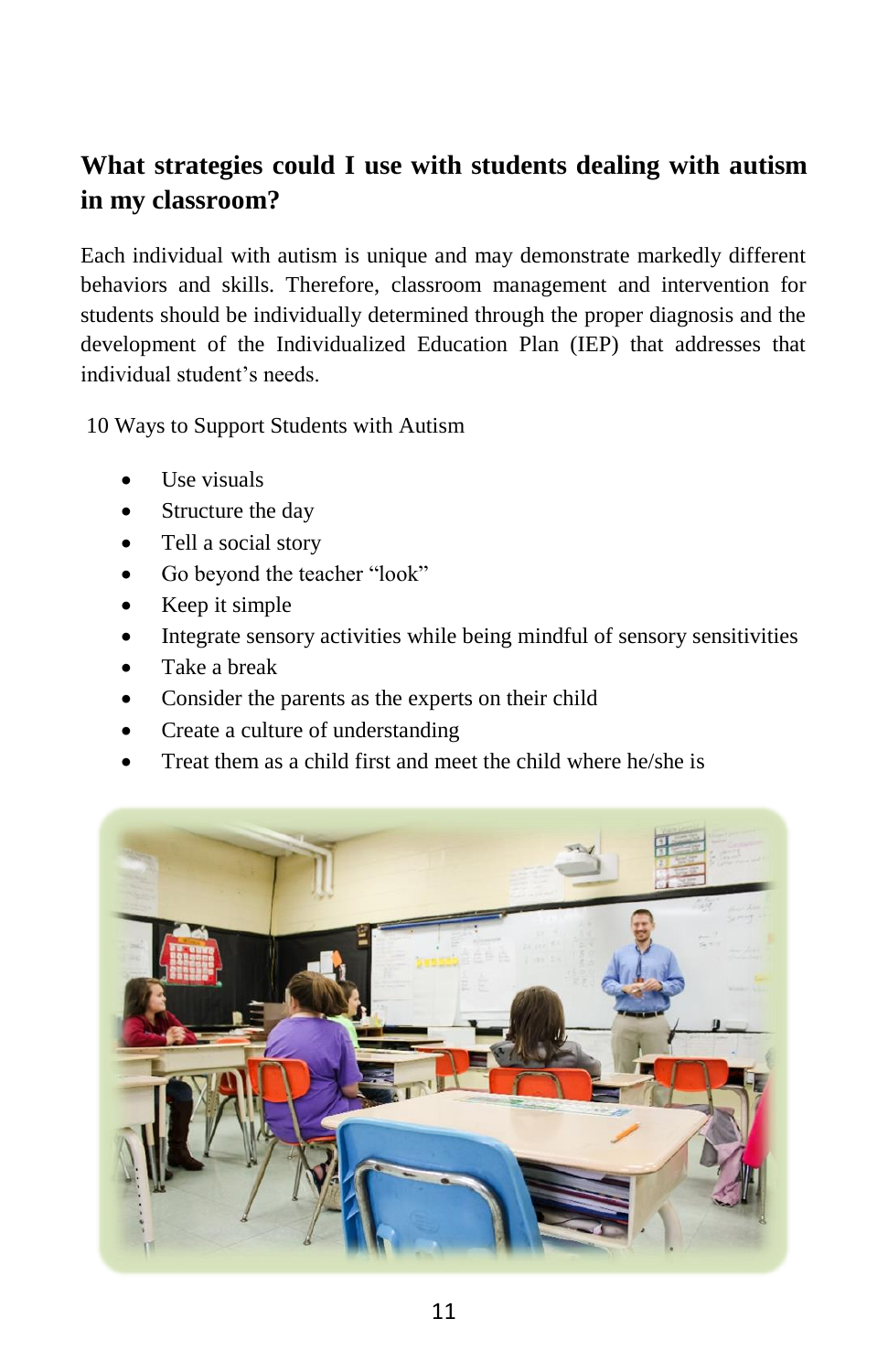Eating disorders are a group of related conditions that involve extreme food and weight issues. However, each eating disorder has its own unique symptoms and separate it from the others. Eating disorders arise from a variety of physical, emotional, and social issues, all of which must be addresses for effective prevention and treatment.

**Anorexia Nervosa –** A person with Anorexia Nervosa denies themselves food to the point of self-starvation. Weight loss is an obsession, and this person may also practice binge eating, purging behaviors, or exercise to the point of exhaustion.

**Bulimia Nervosa –** Someone living with Bulimia Nervosa will feel out of control when binging on large amounts of food in short periods of time. They will then desperately attempt to rid themselves of extra calories using forced vomiting, abusing laxatives, or excessive exercise.

**Binge Eating Disorder –** A person with Binge Eating Disorder loses control over their eating and eats a very large amount of food in a short amount of time, possibly even when they aren't hungry. This causes embarrassment, disgust, depression, and guilt about the behavior, but the person does not attempt to purge the food from their system.

### **Mood Disorders**

#### **What are mood disorders?**

A mood disorder is an illness of the brain that includes depression, bipolar disorder, and disruptive mood dysregulation disorder. A mood disorder can trap a student in a mood for weeks or months, or can be the reason that a student changes quickly from one feeling to another without any reason. Students suffering with this may act in ways they know are wrong, or ways that hurt themselves or someone else.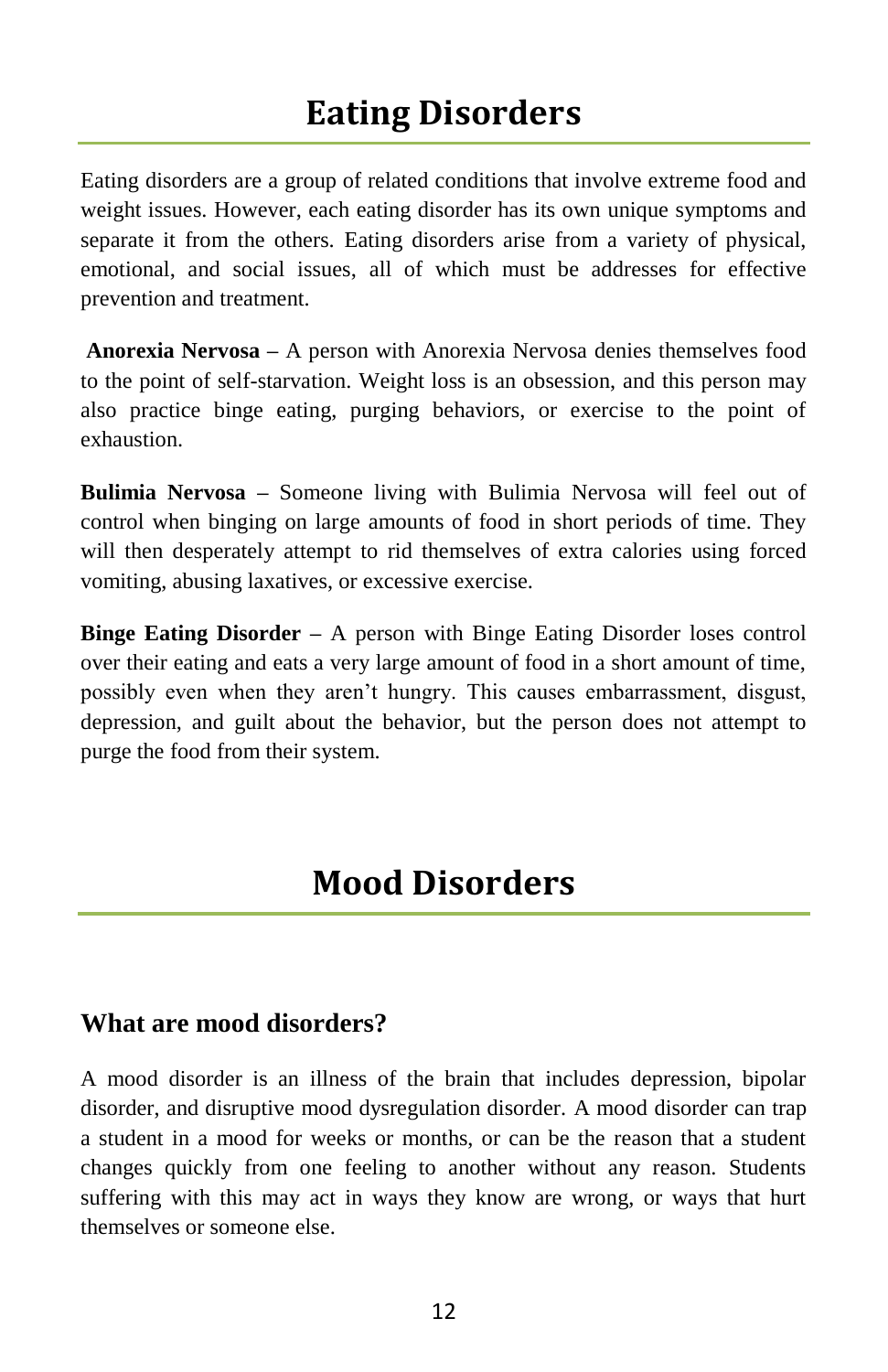#### **What would I see or look for in my class for a student displaying a mood disorder?**

Feel sad or cry a lot Not enjoying anything  $$ even things that used to be fun Feel angry Think or talk about wanting to be dead Hear voices telling them to do Get upset easily Not be able to sleep or sleep too much Not want to eat or be hungry all the time Have a hard time paying attention don't usually elicit that emotion

#### **Depression Bipolar Mood Disorder**

| Have moods that change between excited   |
|------------------------------------------|
| or angry to sad or irritable             |
| Not able to sit still                    |
| Talk faster or louder than everyone else |
| Do dangerous things                      |
| See people who are not really there      |
| Have too many thoughts or thoughts       |
| come too quickly                         |
| Feel happy or mad about things that      |
| don't usually elicit that emotion        |

Feel lonely or feel that no one cares about them

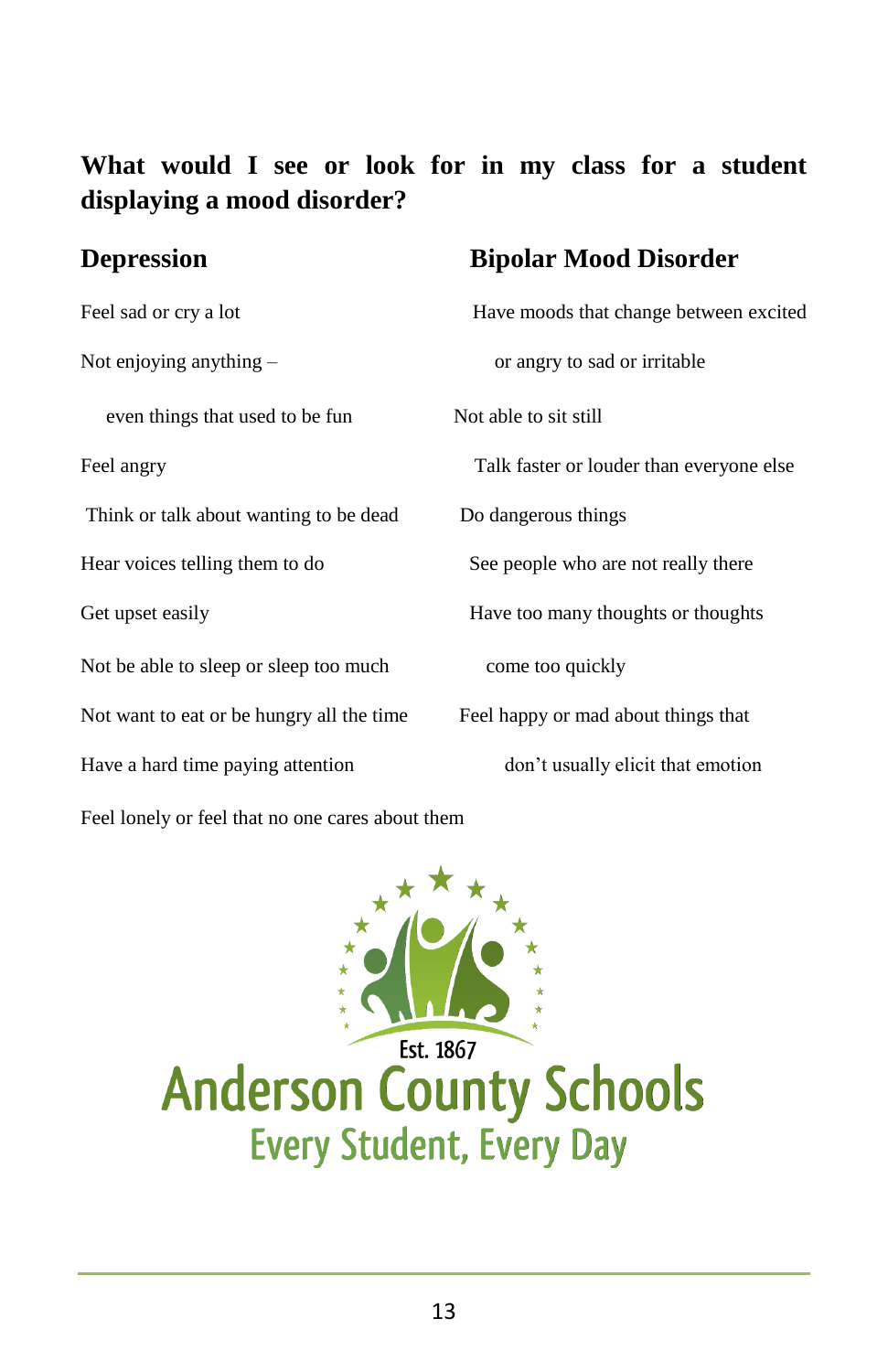## **Disruptive Mood Dysregulation Disorder**

Exhibit chronic irritability

Have severe temper outbursts that are out of proportion to the situation

Have a low tolerance of frustration

#### **What strategies could I use with students dealing with mood disorders in my classroom?**

- Educate yourself about mood disorders
- Reduce stressors for the student considering sensory overload, boredom, homework, competition, and social skills
- Identify a person and place at school where the student can go if symptoms become overwhelming
- Use a low voice and calm demeanor in communicating
- Be flexible with assignments, homework, and testing techniques
- Don't allow teasing, taunting, or name-calling
- Promote a respectful, compassionate culture in your classroom
- Maintain a routine
- Get to know the student's class schedule and show flexibility within their academic challenges

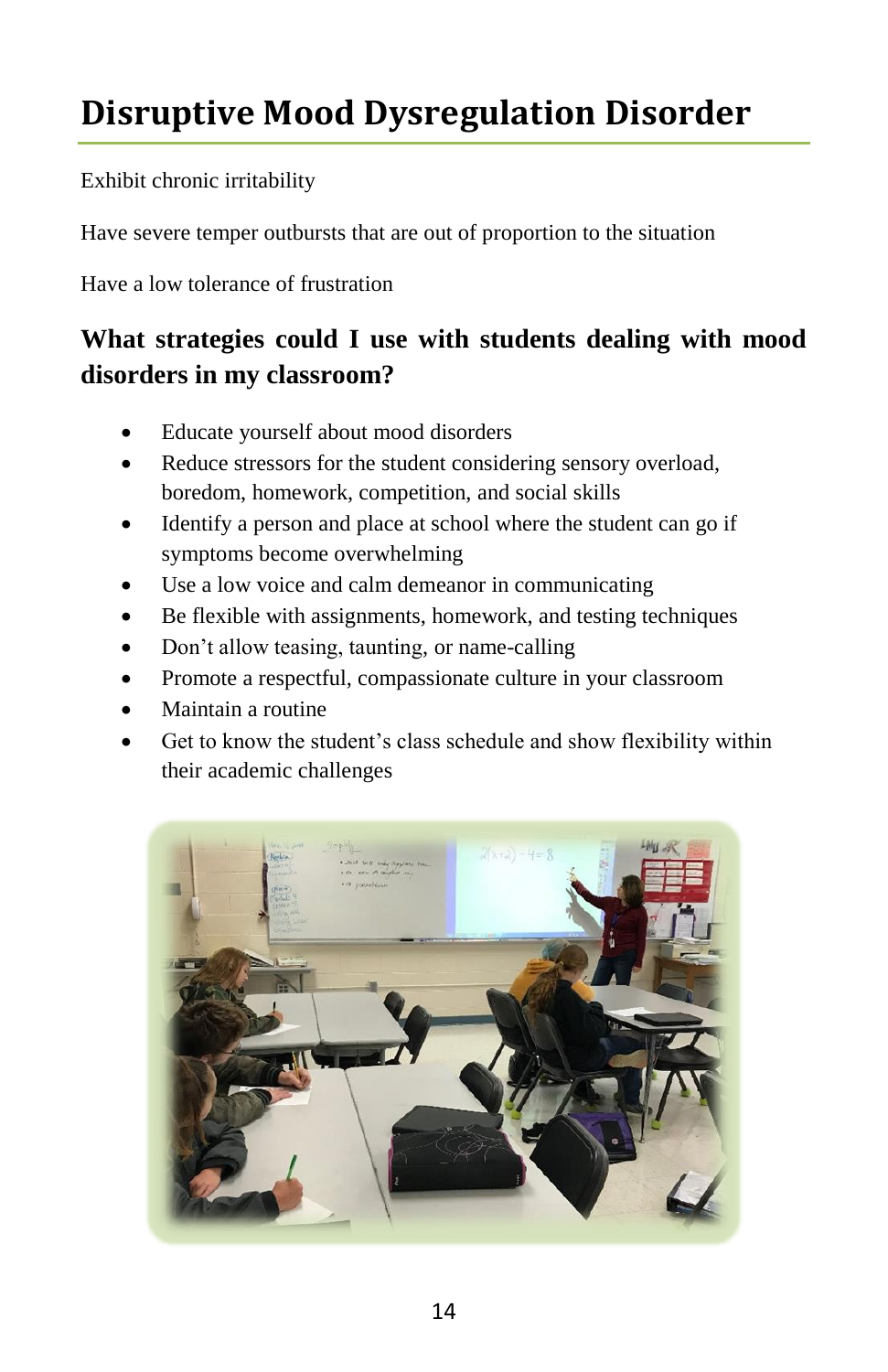### **Oppositional Defiant Disorder and Conduct Disorder**

#### **What are oppositional defiant disorder and conduct disorder?**

Individuals with oppositional defiant disorder (ODD) have a pattern of angry or irritable mood, arguing or defiance over a period of at least six months for this to be diagnosed by a doctor.

A conduct disorder is a persistent/repeating pattern of behavior that is outside the bounds of norms or the basic rights of others. Behaviors are generally seen as aggressive destruction of property, lying, theft and other serious violations of rules. There is often a dual diagnosis with ADHD, anxiety and/or depression.

#### **What would I see or look for in my class for a student displaying oppositional defiant disorder or conduct disorder?**

Aggression – bullying, starting fights, cruelty

Show signs of anxiety to animals

Inability to pay attention

Antisocial behavior – being mean, unkind, saying hurtful things with no regrets

**Sadness** 

Destruction of property

Impulsivity

Serious violation of school or family rules

Irritability

Arguing often

Frustration

Temper tantrums

Difficulty in concentrating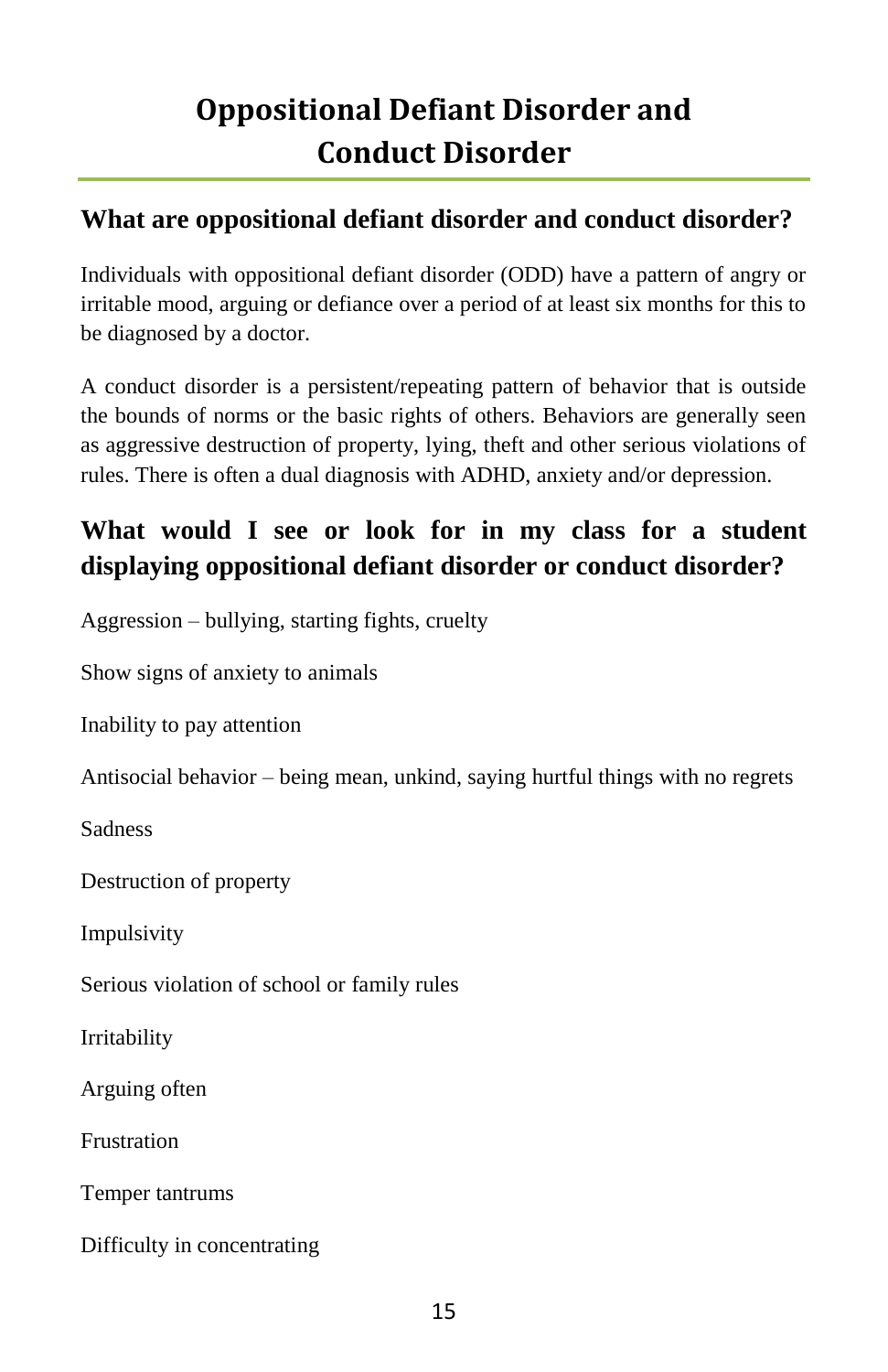| Deliberately annoying others              |
|-------------------------------------------|
| Failure to think before speaking          |
| Being unwilling to compromise             |
| Lack of self confidence                   |
| Self-harm                                 |
| Negative feelings                         |
| Difficulty making/maintaining friendships |
| Feeling annoved most of the time          |

#### **What strategies could I use with students dealing with oppositional defiant disorder or conduct disorder in my classroom?**

- Remain calm
- Pick the behaviors you can ignore
- Let the student know about expectations
- Be consistent and clear about consequences
- Follow through with consequences
- Praise the student when they respond appropriately
- Build a relationship with the student
- Avoid sarcasm or comments that could be misunderstood
- Keep your voice at a steady level
- Avoid power struggles
- Listen
- Try to speak privately to the student and be positive, but honest, about any problem
- Give choices when decisions are made
- Learn to structure your choices in a positive way
- Give the student some responsibility
- Plan a calming down period if you notice frustration building
- Speak with parents about what works at home and incorporate those same strategies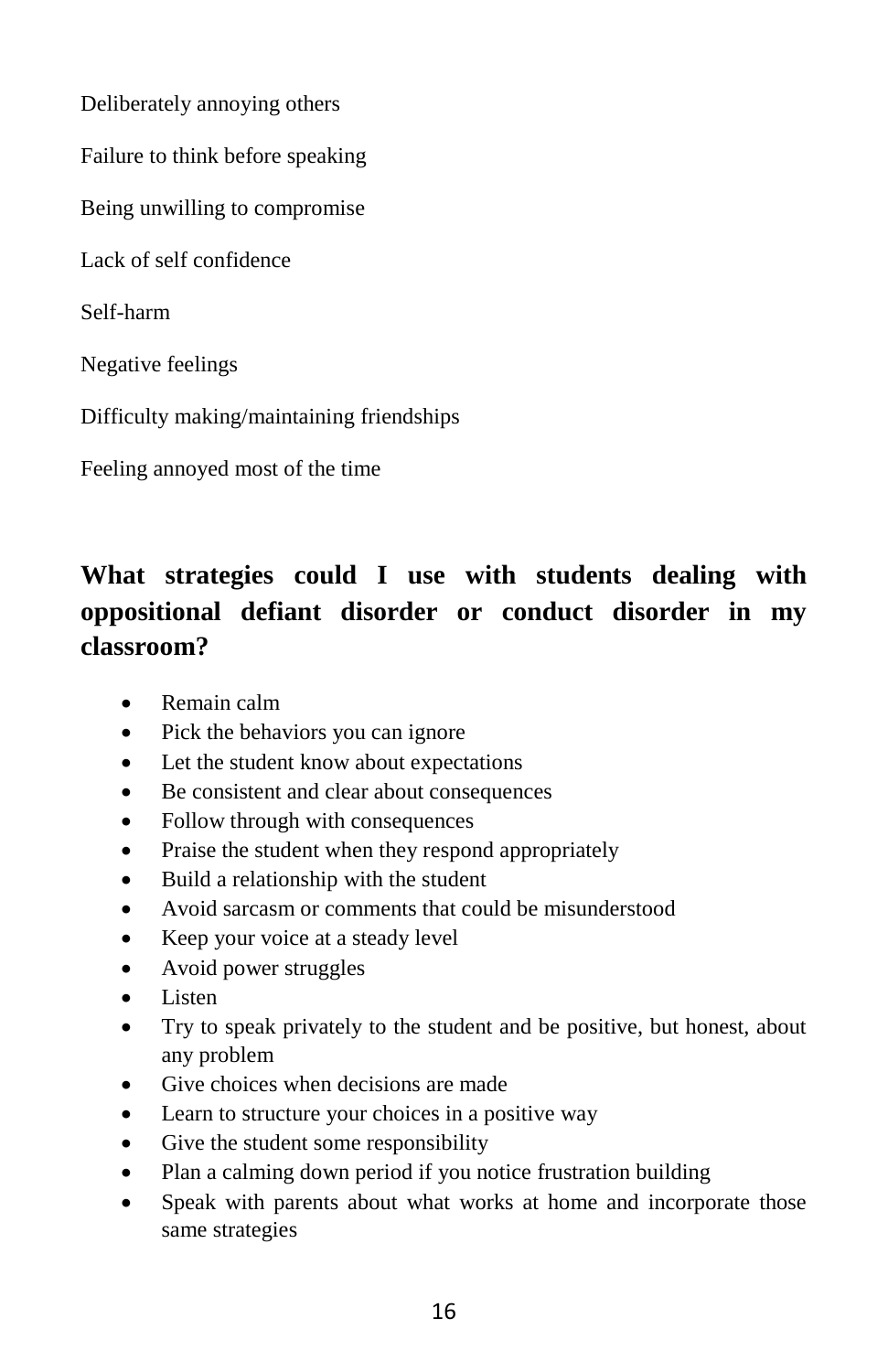#### **What is psychotic disorder?**

Psychosis is a term that describes the state of mind in which an individual's thoughts and emotions are not in touch with reality. Symptoms include hallucinations and delusions. Hallucinations are generally visual or auditory and are related to underlying medical or neurological problems, or the effects of drugs. The individuals actually think they are experiencing the situation/hallucination.

Delusions are beliefs that are firmly held despite rational evidence to the contrary. Individuals who suffer from delusions cannot be talked out of their beliefs with rational explanations. Delusions of paranoia are fixed beliefs that one is being followed, monitored or plotted against. Grandiose delusions are thoughts that possess special powers or god-like qualities. Other delusions are beliefs that one's mind is being read, thoughts are being controlled or that one's body has been altered. Schizophrenia is a disorder in which psychotic disorders are present with the onset from the late teens to early 20's. Though rare in childhood, if it does appear, it tends to have a more severe course. Prior to onset, individuals tend to have disabilities in social, motor, or language functions, and are at a higher risk for a learning disability or conduct disorder.

First Episode Psychosis (FEP) is a special category referring to the first time someone experiences psychosis symptoms or a psychotic episode. Given that the peak onset period for psychotic disorders is between 15 and 25 years of age, FEP often happens when young people are still enrolled in school. FEP can create a downward trajectory for the person experiencing it, resulting in reduced academic achievement, school dropout, and other school disruptions. The condition also can be frightening and isolating for young people as they withdraw from others or have trouble communicating how they feel. These feelings can lead to clashes with classmates and authority figures. Students dealing with FEP may not believe they are experiencing mental illness, which may lead to them refusing treatment.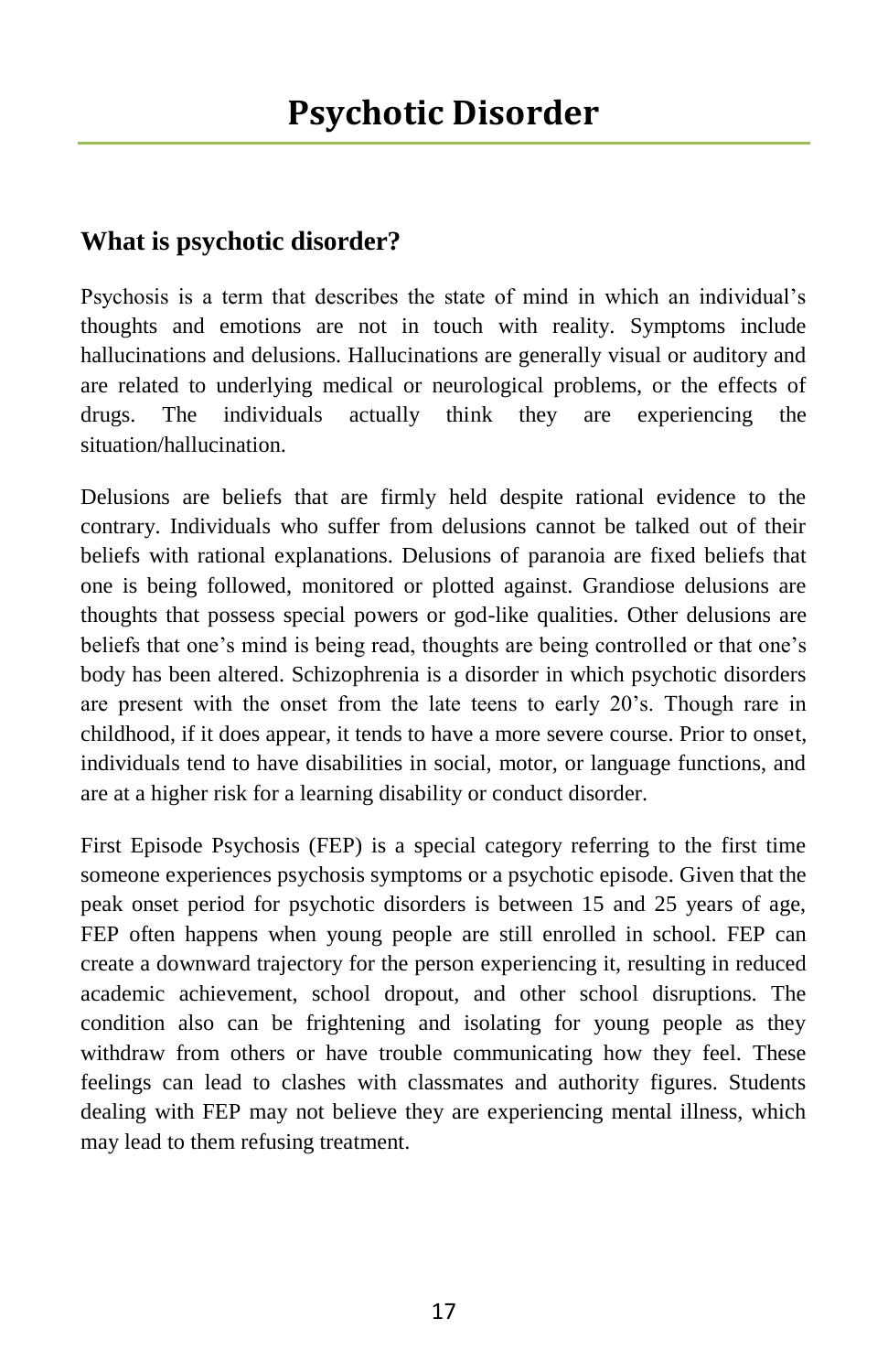#### **What would I see or look for in my class for a student displaying a psychotic disorder?**

| Delusions/hallucinations              | Problems with self-care/hygiene            |
|---------------------------------------|--------------------------------------------|
| Disorganized speech<br>relationships  | Problems with interpersonal                |
| Grossly disorganized behavior         | Problems with school or work               |
| Lack of emotions                      | Difficulty carrying out routine activities |
| Lack of motivation                    | Social withdrawal                          |
| Listening to a voice other than yours | Talk to themselves                         |
| Talk about delusions/paranoia         | Describe their fears                       |

#### **What strategies could I use with students dealing with psychotic disorders in my classroom?**

- Limit stressful situations for the student within the classroom, in hallways, or other areas of the school campus
- Modify assignments for the student
- Reduce the student's work load
- Provide clear instructions and expectations
- Assist the student with organizational difficulties
- Provide a staff member for daily check-in
- Monitor the student's behavior for suicidal ideation or depression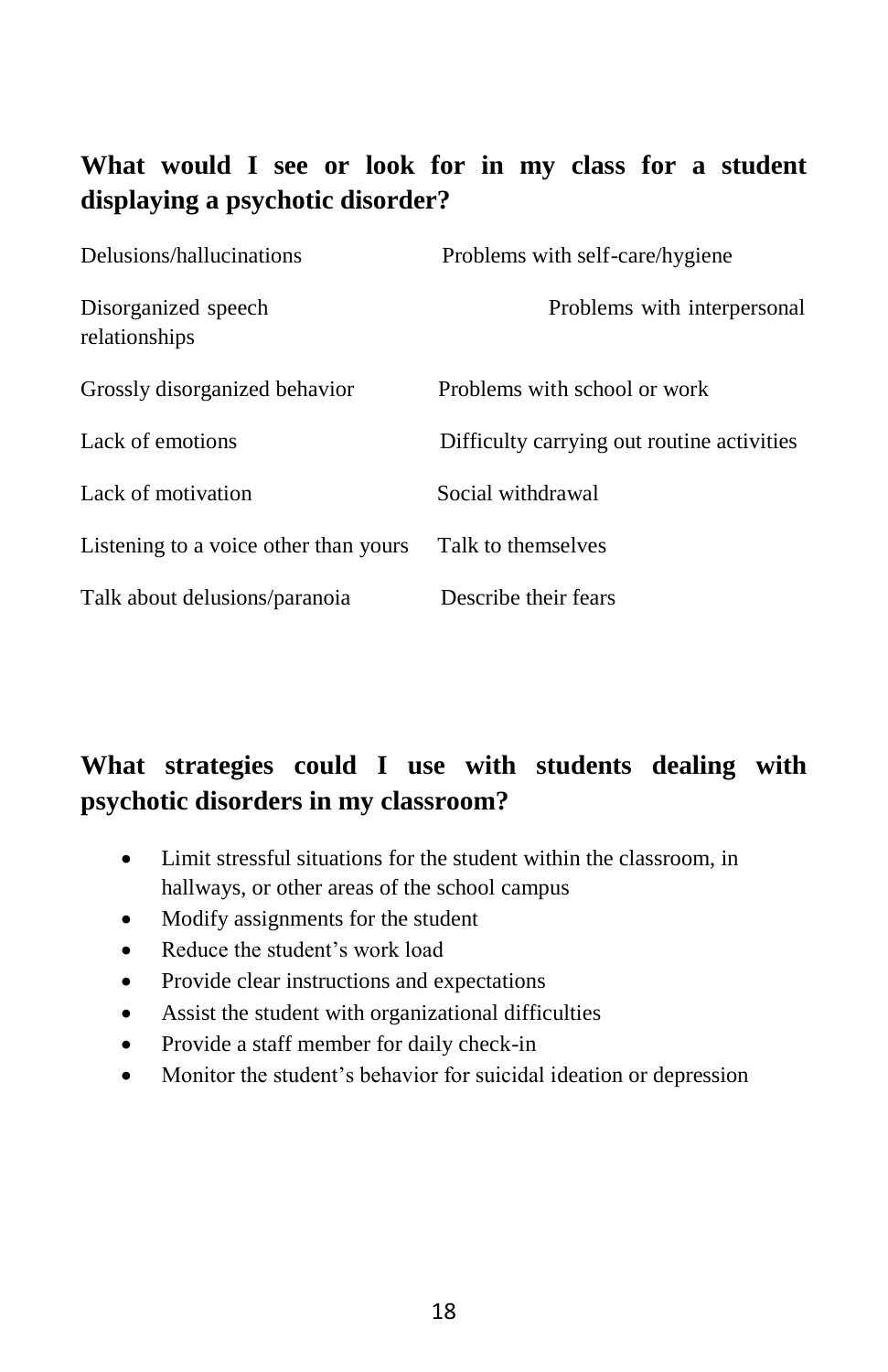#### **What is substance use disorder?**

This disorder occurs when the recurrent use of alcohol and/or drugs causes clinically and functionally significant impairment, such as health problems, disability, and failure to meet major responsibilities at work, school, or home. A diagnosis of substance use disorder is based on evidence of impaired control, social impairment, risky use, and pharmacological criteria.

The most popular substances with teenagers are alcohol and marijuana. However, with growing usage of non-prescription drugs by teens, here are additional categories of drugs within substance use disorder:

| Alcohol              | Opioids                           |
|----------------------|-----------------------------------|
| Cannabis (Marijuana) | Sedatives, Hypnotics, Anxiolytics |
| Hallucinogens        | <b>Stimulants</b>                 |
| Inhalants            | Tobacco                           |

#### **What would I see or look for in my class for a student displaying this disorder?**

| Alcohol                     | Marijuana                         |
|-----------------------------|-----------------------------------|
| Aggressive                  | Low motivation                    |
| Slurred speech              | Impaired coordination or judgment |
| Withdrawal                  | Major change in appetite.         |
| <b>Brief Hallucinations</b> | Dry mouth                         |
| <b>Tremors</b>              | Red eyes                          |
| Nausea/Vomiting             | Anger/aggression                  |
| Mood Swings                 | Headache/fever/chills             |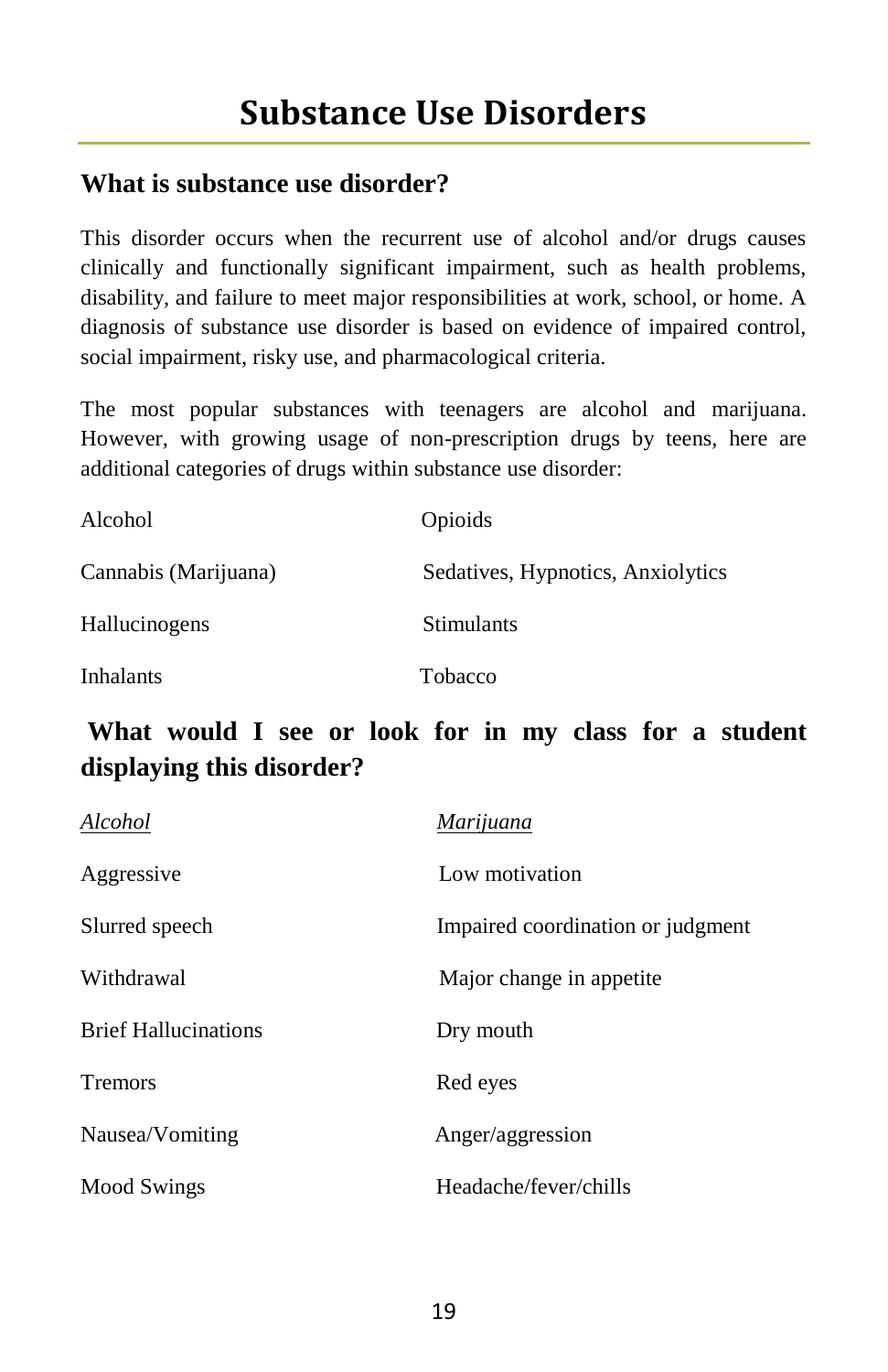| <b>Hallucinogens</b>             | <u>Inhalants</u>          |
|----------------------------------|---------------------------|
| Anxiety                          | Belligerence              |
| Depression                       | Blurred/double vision     |
| Paranoia                         | Euphoria                  |
| Delusions                        | Slurred speech            |
| Rapid heartbeat                  | Lethargy                  |
| Dilated pupils                   | Coma                      |
| Hallucinations/illusions         | Depressed reflexes        |
| <i><u><b>Opioids</b></u></i>     | <b>Stimulants</b>         |
| Poor judgment                    | Changes in social ability |
| Apathy                           | Anxiety                   |
| Constricted pupils               | Dilated pupils            |
| Drowsiness                       | Fatigue                   |
| Slurred speech                   | Nausea                    |
| Sweating                         | Chest pain                |
| Synesthesia (Sensory mix up like | Increased appetite        |
| hearing colors.)                 |                           |

#### **What classroom strategies could I use to support this student?**

- Teach emotional awareness, communication skills, self-control, plus social and problem-solving skills
- Teach students how to resist negative peer influences
- Provide positive, non-drug experiences with others in school and community
- Involve families

\*Build communication skills, assertiveness, self-efficacy, and drug resistance skills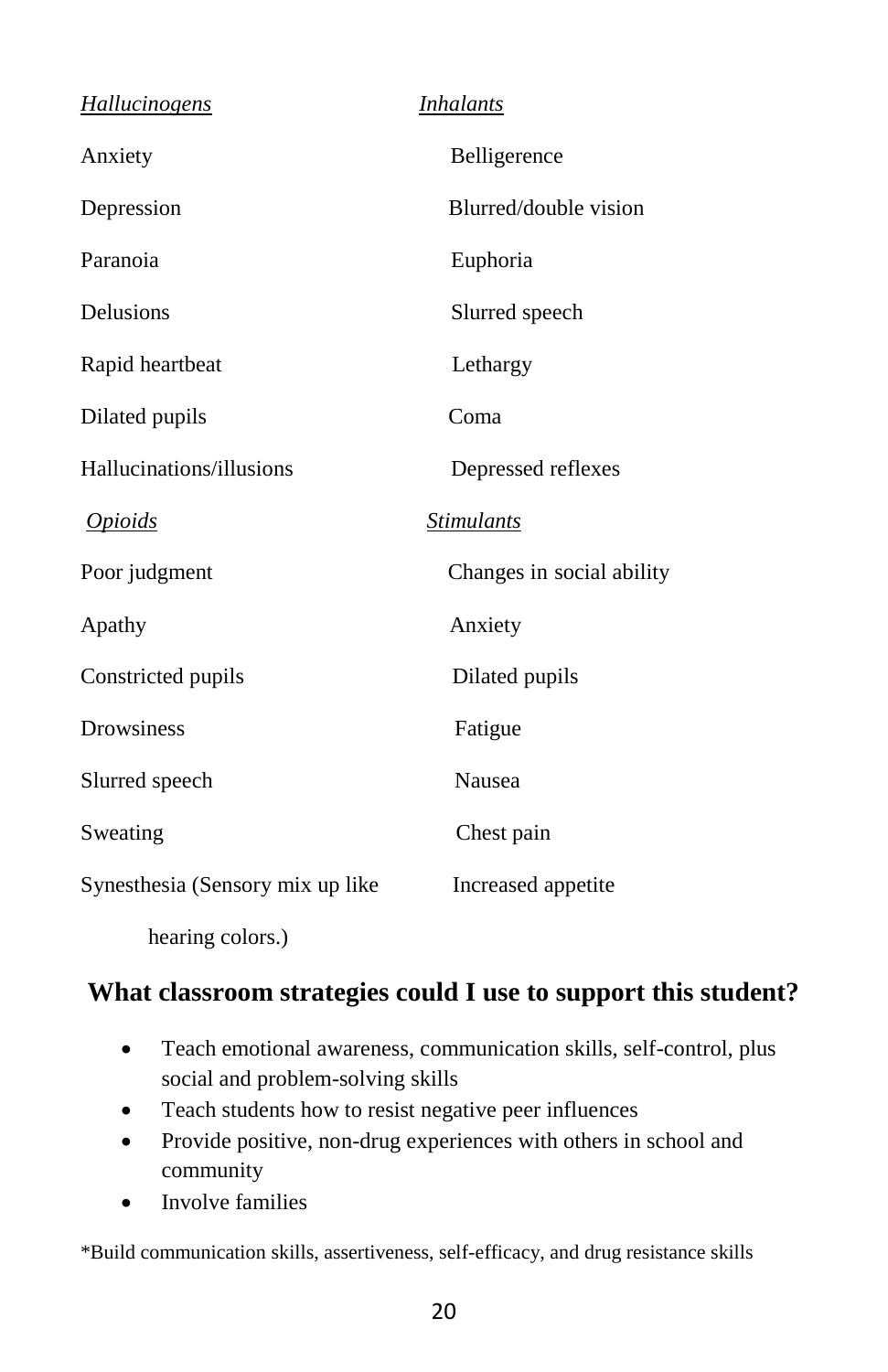## **SOURCES**

Attention-Deficit Hyperactivity Disorder: A Clinical Workbook (3<sup>rd</sup> ed.) by Russell A. Barley and Kevin R. Murphy. Copyright 2006 by the Guilford Press.

Depression and Bipolar Support Alliance – [https://www.dbsalliance.org](https://www.dbsalliance.org/)

Autism Society of East Tennessee – [https://www.asaetc.org](https://www.asaetc.org/)

Autism Speaks – [https://autismspeaks.org/sites/default/files/sctk\\_\\_educating\\_students\\_wit](https://autismspeaks.org/sites/default/files/sctk__educating_students_with_autism.pdf) [h\\_autism.pdf](https://autismspeaks.org/sites/default/files/sctk__educating_students_with_autism.pdf)

Autism Classroom Strategies – [https://do2learn.com/disabilities/CharacteristicsAndStrategies/AutismSp](https://do2learn.com/disabilities/CharacteristicsAndStrategies/AutismSpectrumDisorder_strategies.html) [ectrumDisorder\\_strategies.html](https://do2learn.com/disabilities/CharacteristicsAndStrategies/AutismSpectrumDisorder_strategies.html)

<https://www.samhsa.gov/>

<https://www.mentalhealth.gov/>

<https://www.cdc/violenceprevention/acestudy/index.html>

<https://tn.gov/tccy/tccy-aces.html>

[https://www.webmd.com/schizophrenia/ss/slideshow-types-of-psychotic](https://www.webmd.com/schizophrenia/ss/slideshow-types-of-psychotic-disorders)[disorders](https://www.webmd.com/schizophrenia/ss/slideshow-types-of-psychotic-disorders)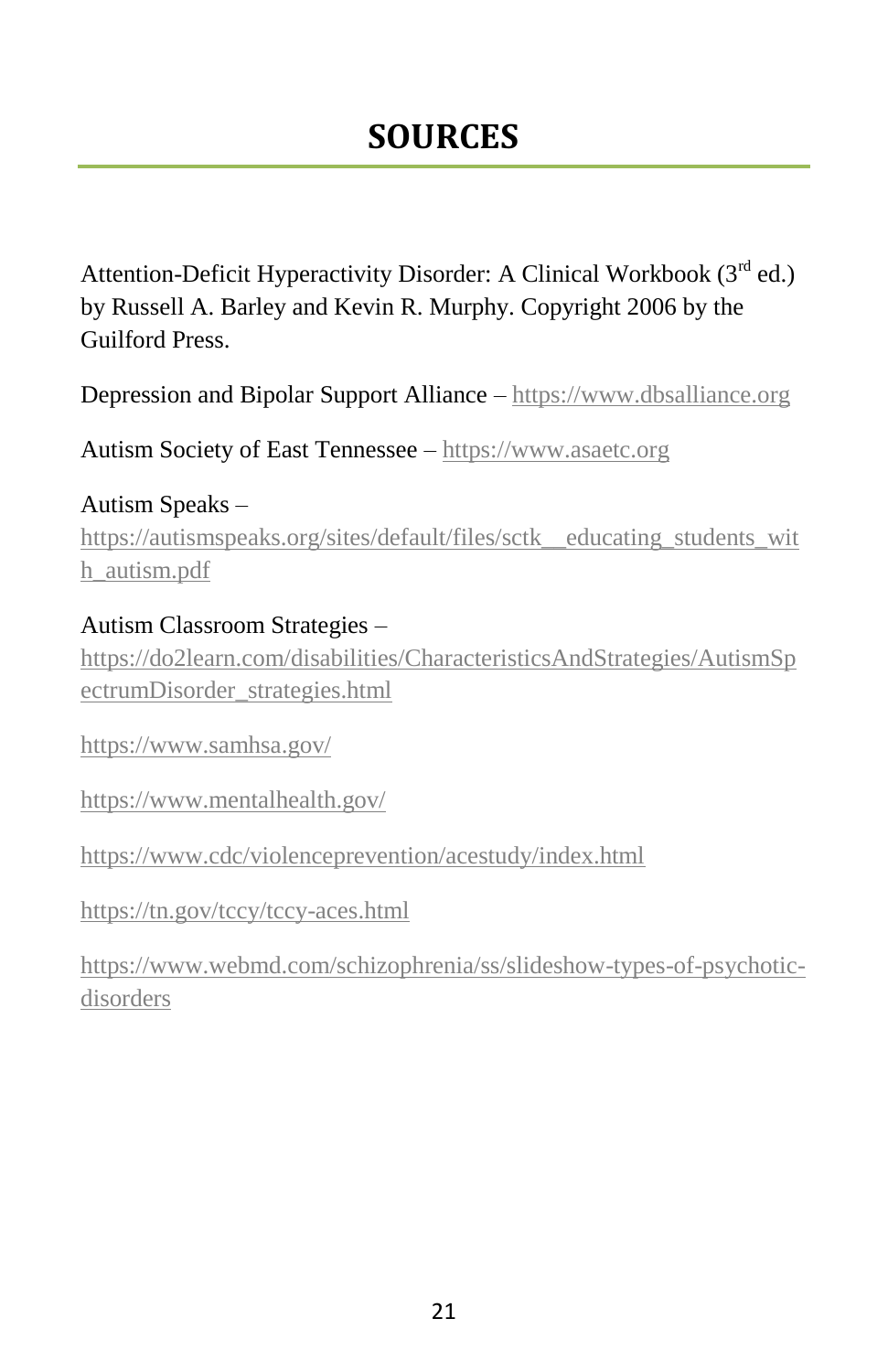THE MENTAL HEALTH GUIDE WAS DESIGNED BY STUDENTS OF ANDERSON COUNTY CAREER AND TECHNICAL CENTER'S ADVANCED DIGITAL BUSINESS CLASS, SPECIALIZING IN MICROSOFT CERTIFICATIONS FOR COLLEGE AND CAREERS.

#### **SPECIAL THANKS TO SENIORS:**

MATTHEW BASS ANNA DOUGLAS

SCARLETT ELLIOTT GABRIEL GODISH

LEIHA JOSEPH ISAIAH LANE

CONNOR LIVINGSTON (JUNIOR)

SHANNON SMITH, INSTRUCTOR





**AWARE OFFICE ANDERSON COUNTY SCHOOLS** KIM GUINN, DIRECTOR LEISA FAIR SCOTT BACON